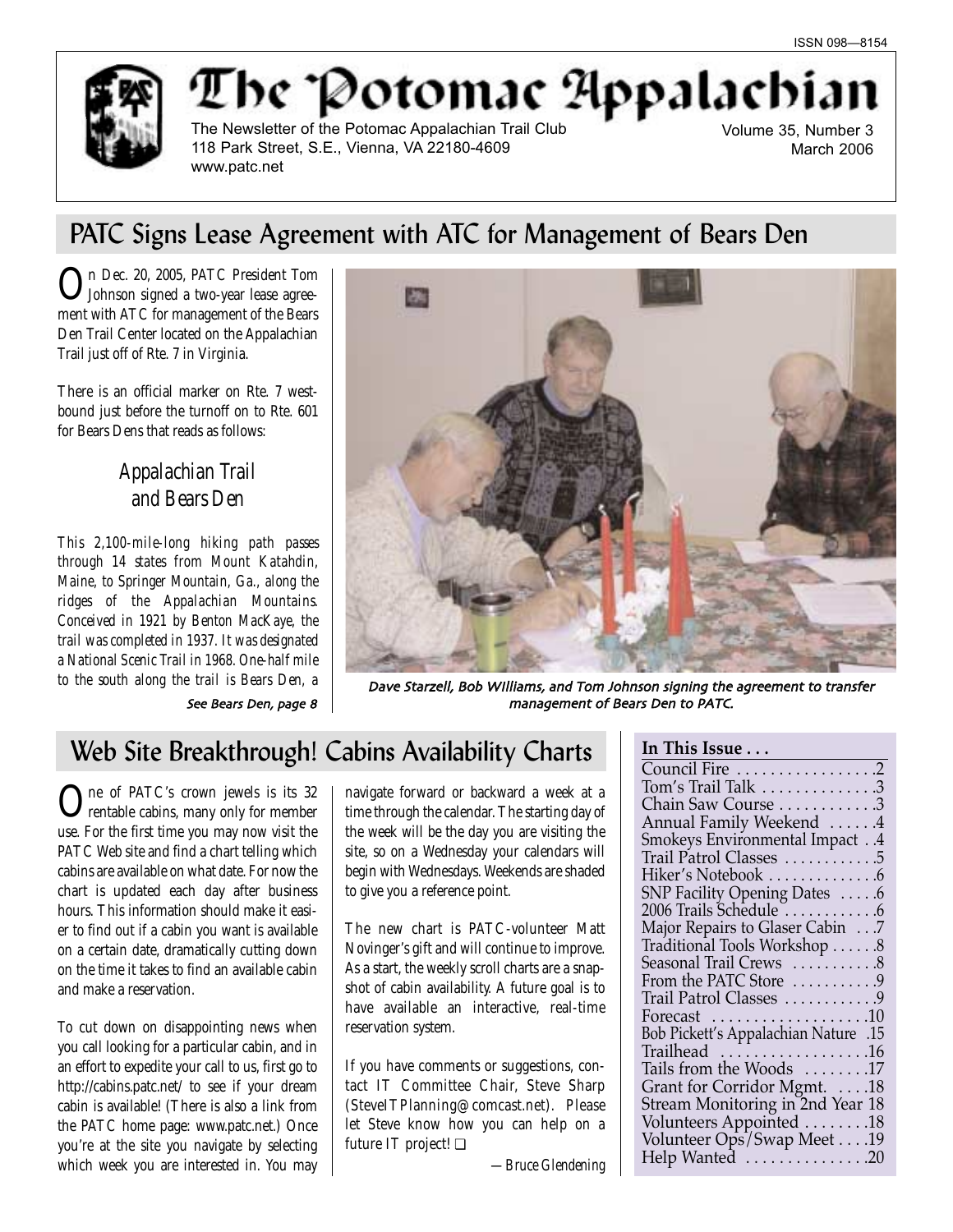# Council Fire

**P**resident Tom Johnson chaired the regu-<br>larly scheduled Potomac Appalachian Trail Club (PATC) council meeting on Jan. 10, 2006, at the Club Headquarters building. Long-time PATC member Jim Denham requested that council consider taking the Johnson Cabin out of the rental system until the woodstove is made more safe. Tom said this issue would be addressed at the January ExCom meeting. Jim also raised the issue of a fire hazard at Conley Cabin where a fireplace insert is improperly placed.

PATC has entered an informal agreement with ATC to assist with conservation easement monitoring. Tom will be assessing what this will involve; he noted that there are funds provided to support this legally required monitoring. PATC met with James Madison University on Jan. 6 to discuss possible JMU support to PATC GIS efforts, including digitizing the PATC maps, saving us tens of thousands of dollars. The potential JMU relationship has broader implications and could result in student projects on cultural and historical studies of PATC and adjacent lands; there are funding opportunities available to support these studies.

Council approved the 2006 budget deferred from the December meeting after Treasurer Ric Francke explained the more contentious funding decisions. Map digitization will be funded from the Endowment, and map inventory and publications by a loan from the Endowment to be paid back from sales proceeds. Supervisor of Membership Georgeann Smale said that the dues increase brought up last month was still being studied and member comments will be requested once ExCom had reached a consensus.

## **Trails and Lands**

The IT Committee has been very active in addressing PATC needs. Vice President for Operations Bruce Glendening has been searching for someone to take on the PATC Web site design responsibilities and noted that this will become an important platform for club business processes. Matt Novinger has replaced the network router with a wireless access point. In the meantime, the committee is handling day-to-day issues with a development priority of having a daily snapshot of cabin reservations on the PATC Web site. The committee has also started to look at what PATC needs in the way of IT support. Bruce and IT Chair Steve Sharp have conducted several successful electronic teleconferences — which allow geographically dispersed members to participate without having to travel to Vienna. The most recent IT meeting had about seven participants but only two were physically present at HQ. This capability may play an important coordination role in the new JMU partnership.

Supervisor of Trails Liles Creighton announced that the 25th Appalachian Long Distance Hikers Association conference has been scheduled for Columbus Day weekend in October in West Virginia. Training on the

use of trail maintenance tools will be available at this gathering. PATC is seeking a grant to build a bridge on the Tuscarora Trail in West Virginia. Liles and Tom met with Prince William Forest Park personnel and the Friends of Prince William Forest; a cooperative relationship is firming up.

Supervisor of Land Chris Mangold reported that Keith Troxell had concluded the paperwork for a conservation easement on the Meadows easement tax credit sale and had received the money. He was waiting for checks to clear before cutting a check to PATC. This represents over \$100,000 for PATC. Council approved the motion (deferred from December) to rename the Eaton Cabin to Argow Cabin in honor of major and long-time PATC member Keith Argow. Keith has donated trail easements and money for cabin repair and parking, and sold the Firestone tract to PATC at below-market price.

## **Facilities**

Cabins Chair Charlie Graf reported that his crew had been doing finishing work on Silberman Cabin, which promises to be one of the best cabins in the rental system. Supervisor of Facilities Mel Merritt is in discussions with SNP on an agreement that will go beyond the current NPS concession under which PATC has been operating. He expected to submit this for Council approval in February. Final contractor inspection on

### See Council, page 3

## HOW TO CONTACT US: HEADQUARTERS, SALES, CABIN RESERVATIONS, AND MEMBERSHIP INFORMATION

24-hr. Activities Tape #: 703/242-0965

Address: 118 Park Street, S.E., Vienna, VA 22180 Hours: Monday through Thursday, 7:00 p.m. to 9:00 p.m.<br>Phone #: 703/242-0315 **Phone** #: 703/242-0315 and Thursday and Friday 12 noon to 2 p.m.<br>Facsimile #: 703/242-0968

To receive an information packet: Extension 10 Club e-mail: info@patc.net Club President (leave a message), Tom Johnson: Extension 40 World Wide Web URL: www.patc.net

## STAFF: DURING REGULAR BUSINESS HOURS

Director of Administration: Wilson Riley (Ext. 11) e-mail: Wriley@patc.net Trails Management Coordinator: Heidi Forrest (Ext. 12) e-mail: hforrest@patc.net Business Manager: Monica Clark (Ext. 15) e-mail: mclark@patc.net Membership/Cabin Coordinator: Pat Fankhauser (Ext. 17) e-mail: pfankhauser@patc.net Sales Coordinator: Maureen Estes (Ext. 19) e-mail: mestes@patc.net

# *Potomac Appalachian*

**Chief Editor:** Linda Shannon-Beaver, PA@patc.net **Features Editor:** Joanne Erickson **Forecast Editor:** Vince Ferrari, PA-Forecast@patc.net

## Club Officers and chairs contact info:

www.patc.net/about/contact.html or call the main club phone number. Contact list published twice annually in the PA.

March 2006 – Potomac Appalachian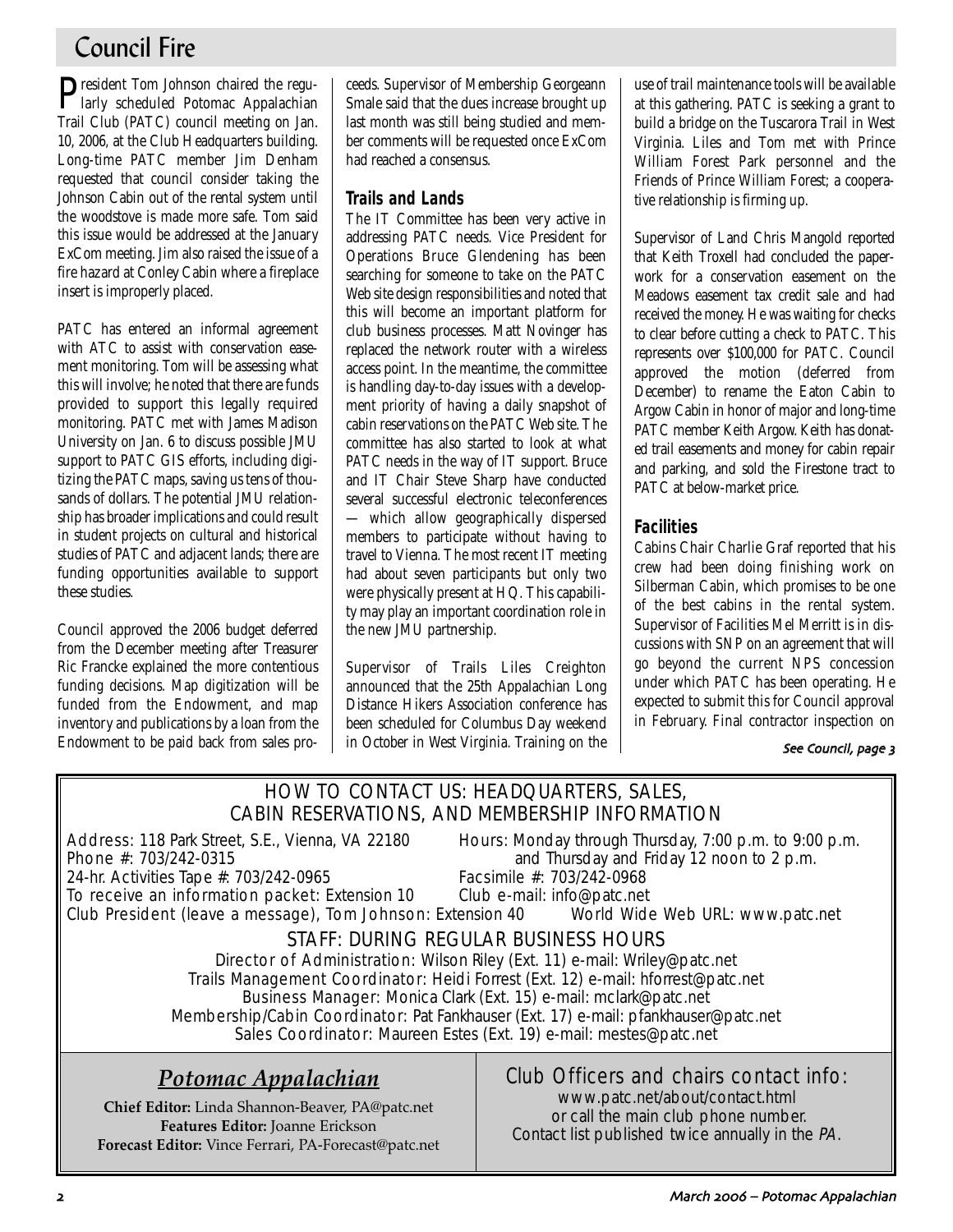# Tom's Trail Talk – FAQs (Frequently Asked Questions)

FAQ number one comes to us from many, many volunteers over the years. It is, "Does PATC have insurance?" In this column I'll answer this with information about the club's current insurance situation.

Yes, we do have insurance. It comes in several flavors.

1. *General liability*. PATC volunteers are protected against simple negligence lawsuits. This means that if someone sues you in your actions as a club volunteer, the club will come to your defense, will provide legal representation, and will pay any damage awards up to \$1 million. You are not protected for "gross negligence," which involves willful or malicious actions. Are you planning damaging actions as a club volunteer that are willful or malicious? If not, you don't have much to worry about.

2. *Fire and theft* (as it is commonly called). We insure our headquarters and our seven most expensive cabins: Blackburn, Cliff 's House, Glass House, Gypsy Spring, High Acre, Little Orleans, and Schairer.

3. *Officers and directors insurance.* This protects PATC officers, committee members, employees, volunteers, and any other person acting on behalf of PATC or at the direction of an officer for claims alleging a wrongful act in the performance of their duties. Wrongful acts include errors, misstatements, omissions, or breaches of duty by the insured. Enough said, I guess.

4. *Workmen's comp.* We are required by Virginia law to carry workmen's comp for our paid staff.

5. *Medical.* This is new coverage, and deserves a brief discussion. For the coverage year (Sept. 2005 to Sept. 2006) the club insures volunteers for injury occurring during PATC activities, up to a limit of \$5,000. We could not afford to give everyone comprehensive medical coverage, but we were able to afford a policy that would at least cover your visit to the emergency room.

There is a hierarchy of insurance coverage. Let's say you were working on a PATC cabin, and a roof timber fell on you and broke your arm. Another crew member drives you to the nearest emergency room, where they patch you up. If you were on Park Service land, that would be primary, and



would be reported as a workmen's comp claim. If you *jhave your own* private insurance, that will be billed next. If you were on PATCowned land, this coverage would not apply, and that is where the club policy could get you reimbursed. You should contact Wilson Riley immediately (703/242-0693, extension 11, or Wriley@patc.net) and inform him of your problem. If you have to go into the hospital for surgery, your PATC coverage will quickly be exhausted, but our policy will cover you for any emergency room visit that we can envision.

We are aware of only one or two occasions in the past decade when PATC medical insurance might have come into play, had we had it. But for the one or two potential claimants it would be very important, and we felt that it was worthwhile to acquire it. ❏

*—Tom Johnson*

## Council, from page 2

the headquarter's roof has been delayed by the contractor so final payment has also been delayed. Blackburn Chair Chris Brunton is seeking new Blackburn caretakers and has an interim caretaker staying for the winter. Long-distance hikers have a meeting scheduled at Blackburn at the end of April.

*Bears Den Lease:* PATC has signed the lease with ATC; Bears Den's Vern Conaway reported that from Jan. 1-9 Bears Den had taken in \$826.55 with 66 guests. The following weekends were full or filling quickly. ATC was advancing \$5,000 and Blue Ridge \$5,000 for a kitty; the business plan is almost completed. Please note that Bears Den continues to have a no-alcohol policy.

## **Other Activities**

Vice President for Volunteerism Lee Shaffer pointed out that the 2006 budget represents \$226,000 — about one-third of the PATC income. This might be expected to increase if there were a Sales chair to promote and supervise this effort. If any member can identify a possible chair, Lee asked he be notified (thumpers@visuallink.com).

Supervisor of Membership Georgeann Smale along with Pat Fankhauser estimated that membership remained at about 6,500. They are working with Life Member Kerry Snow of the IT Committee to improve the membership renewal process. Members of the committee are researching the implications of a dues increase and plan to report to ExCom. Dues are not viewed as a revenue source, and the By-Laws stipulate the dues are to reflect the cost of providing member services. Georgeanne is using the audit to determine the actual cost. In light of the long period of time since an increase, former Treasurer Gerhard Salinger has advised the Membership Committee to review the dues every three years so they reflect actual member services costs. ❏

*—Alan Day Secretary*

# Chainsaw Course *April 22 -23, 2006* Shenandoah National Park Headquarters

The chainsaw course previously scheduled for Greenbrier State Park will be held at the Headquarters of SNP. Bunks and camping will be available at Tulip Tree Cabin Friday, Saturday, and Sunday nights. First Aid and CPR classes will be taught each day at 3:00 p.m. The First Aid and CPR classes will cost \$68.00, and students need to register with that instructor by April 14. For more information, contact Heidi Forrest (HForrest@patc.net). ❏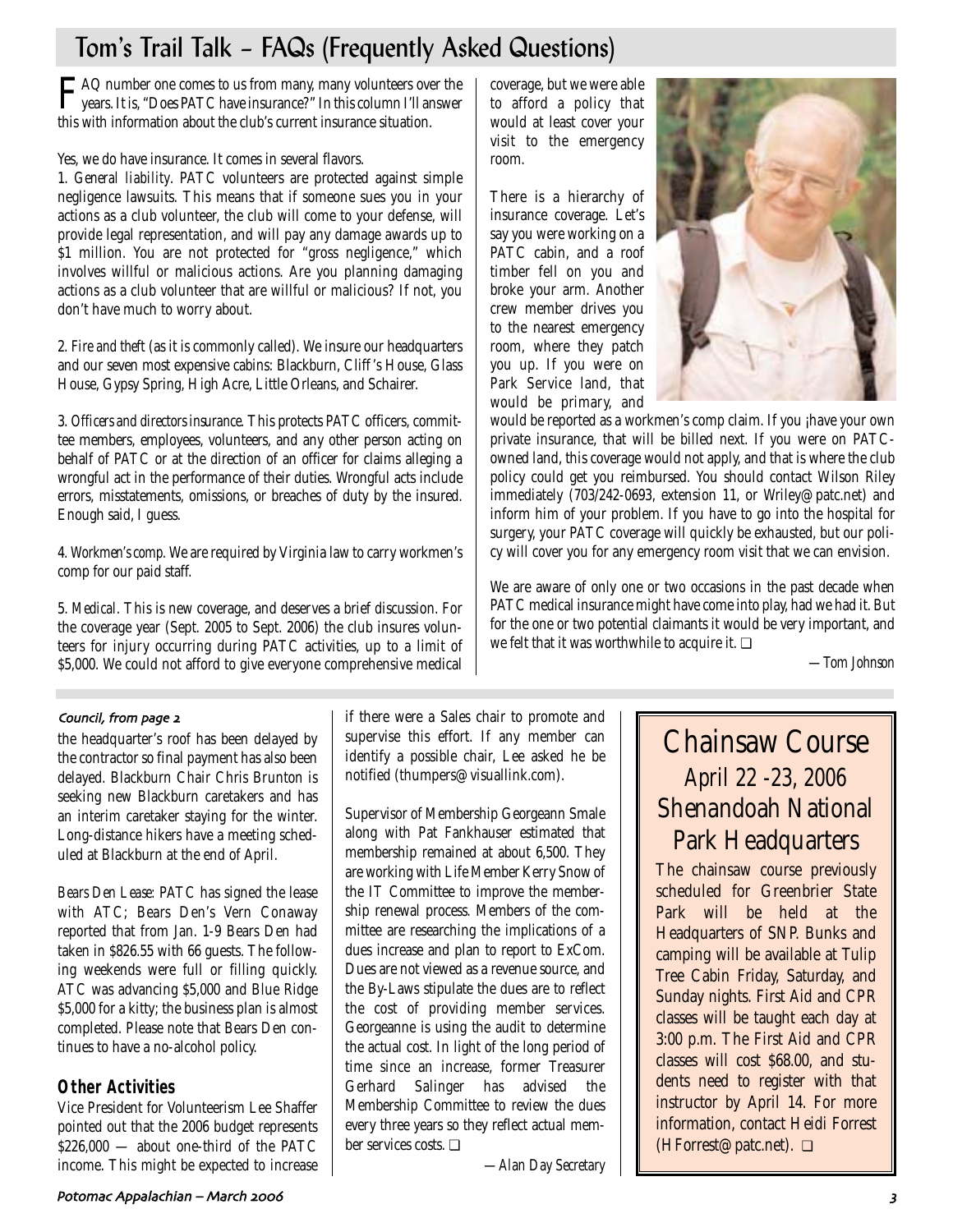# Annual Family Weekend – Bears Den in 2006

PATC invites all members, especially those with children, to this fun-filled weekend outing. Individuals and families with children of all ages are invited to enjoy the outdoors for this exciting event. This year the event will be held at Bears Den Trail Center, Bluemont, Va., about an hour's drive from D.C. on May 6-7. Activities will be scheduled from noon Saturday to noon Sunday. Allow an hour or two on either end if you would like to hike in to the center from Rte. 7. Ample parking is available there and shuttles will be provided for gear.

The fun will include kid-friendly hikes, nature crafts, games, and special guests giving presentations on outdoor safety, hiking with kids, regional wildlife, and more. We are still looking for volunteers to lead games, crafts, and hikes and to manage the kitchen. Everyone is encouraged to pitch in with meal preparation and general cleanup.

Three lodging options are available, based on your preferences, on a first-come, first-served basis. There is the lodge option with bunks in communal rooms, with electricity and flush toilets. Alternately, there are bunks and beds available in the cottage, just a short hike from the lodge, with electricity and privy access. Finally, you may opt for the camping area, just outside the lodge, which comes with privy access. You must bring your own gear for this option.

Fees for: Lodge, Cottage, Camping, Saturday only: Adults (18+) \$30, \$25, \$20, and \$10. Kids (4-17) \$20, \$15, \$10, and \$5. Kids under four, Free Free Free Free. Fee includes meals (lunch, dinner, and snacks Saturday, breakfast Sunday), lodging and activities, except for Tshirts, which are \$5 additional. (People who lead activities may be eligible for a \$10 discount; contact Anne Regan for information.)

To register please fill out the form below and send to: Anne Regan at 1016 Charlton Place, Herndon, VA 20170. Enclose check made out to Anne Regan. (If your lodging choices are no longer available at the time your check is received she will contact you and adjust your rate, or you may cancel your reservation for a refund if the available options are not suitable.) Contact Anne Regan at anne.c.regan@verizon.net or 703/689-3883.❏

| Bears Den Family Weekend 2006 Registration Form                                                                                                                                                                                |                  |  |  |
|--------------------------------------------------------------------------------------------------------------------------------------------------------------------------------------------------------------------------------|------------------|--|--|
|                                                                                                                                                                                                                                |                  |  |  |
|                                                                                                                                                                                                                                |                  |  |  |
| E-mail address and the state of the state of the state of the state of the state of the state of the state of the state of the state of the state of the state of the state of the state of the state of the state of the stat |                  |  |  |
| Lodging Preference (Cabin, Cottage, Camping, or Saturday only) ___________                                                                                                                                                     |                  |  |  |
| Weekend Fee: (See description above for fees based on lodging options)                                                                                                                                                         |                  |  |  |
| # ___ Adults @ \$ ______ each                                                                                                                                                                                                  | Adult total \$   |  |  |
| $#$ Kids 4-17 @ \$ each                                                                                                                                                                                                        | Kid total \$     |  |  |
| # _____ Kids under 4 (free, but let us know they are coming)                                                                                                                                                                   |                  |  |  |
| T-shirt # $\qquad \qquad \textcircled{a}$ \$5 each                                                                                                                                                                             | T-shirt total \$ |  |  |
| Family grand total \$                                                                                                                                                                                                          |                  |  |  |
| T-shirt sizes (please indicate sizes needed below: Adult S, M, L, XL; Youth S (6-8), M (10-12), L (14-16); Toddler 2T,                                                                                                         |                  |  |  |
| 3T, 4T                                                                                                                                                                                                                         |                  |  |  |
| Mail completed form along with check for above total to: Anne Regan at 1016 Charlton Place, Herndon, VA 20170.                                                                                                                 |                  |  |  |

# The Great Smoky Mountains' North Shore Road Issue is Now a Hot Topic

The National Park Service has released its Draft Environmental Impact Statement (DEIS) on the North Shore Road in the Great Smoky Mountains National Park (GSMNP).

The Park Service did not select a preferred alternative, but the DEIS does declare the environmentally preferred alternative as a \$52 million settlement with Swain County, N.C. That is consistent with the Council on Environmental Quality standard that the environmentally preferred alternative is ordinarily "the alternative that causes the least damage to the biological and physical environment" and that "best protects, preserves, and enhances historic, cultural, and natural resources."

The DEIS contains many findings that the proposed road would have major adverse, long-term, or permanent impacts to the park. Yet the NPS concludes, "The Northern Shore Corridor is not anticipated to cause impairment to either GSMNP or the Appalachian Trail based on the information obtained to date." Your voice is important to point out your opinion on this conclusion.

Background information, talking points, and resources about this issue are available on the Southern Appalachian Forest Coalition Web site: www.safc.org/resources/northshoreresourcepage.php. The North Shore Road issue is also well covered on the ATC Web site, as are other topics of great interest to the trails community. This site is a great place to stay abreast of these important issues. Go to www/appalachiantrail.org/news/hot issues for more about this and other items of interest.

Written comments on the North Short issue must be received or postmarked by March 20, 2006. Send your comments to: North Shore Road Project, Great Smoky Mountains National Park, P.O. Box 30185 Raleigh, NC 27622. ❏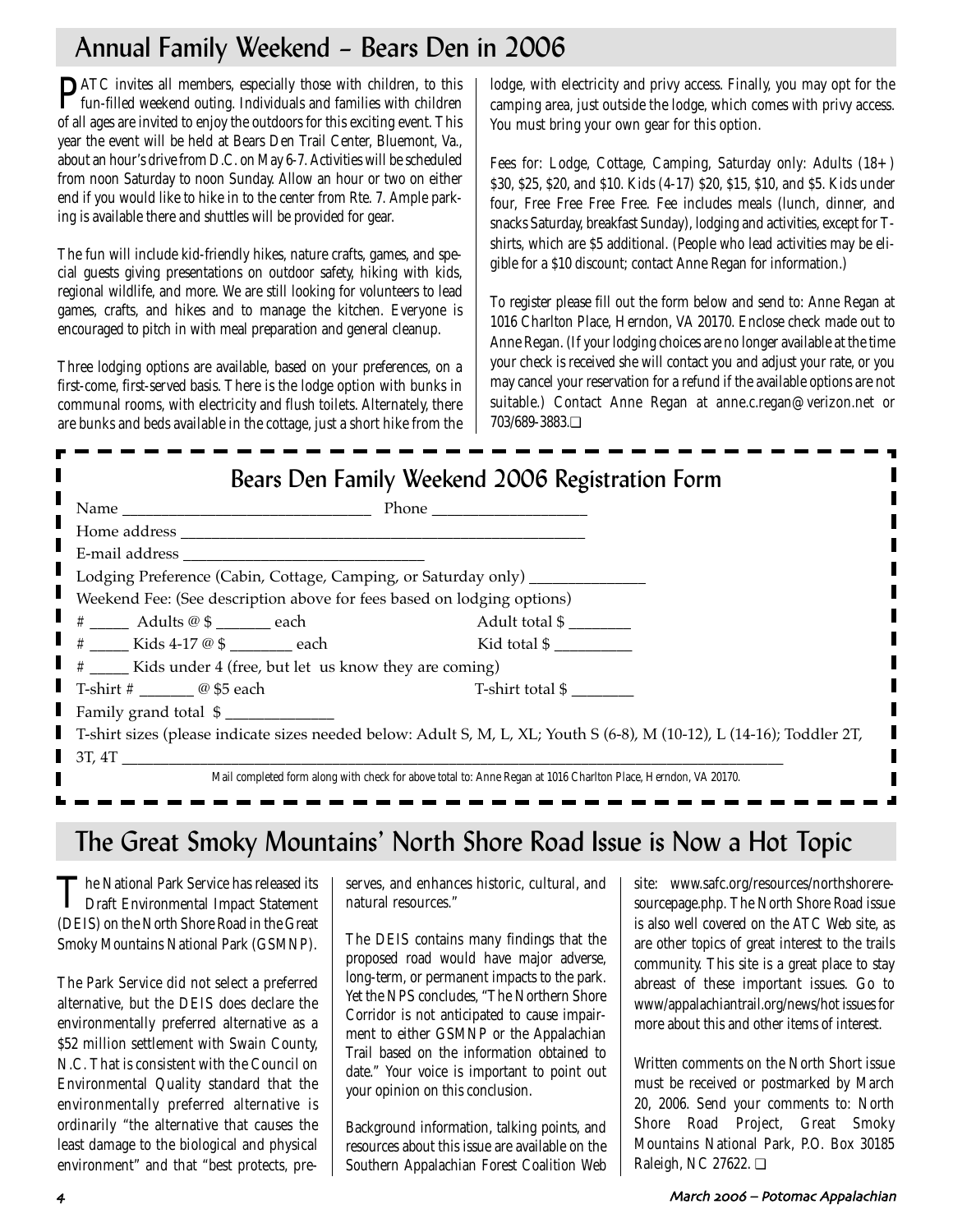## PATC Trail Patrol Presents Hike Leader Training Course March 25 and 26, 2006

This weekend course will be conducted at the PATC Headquarters building in Vienna and is designed to prepare you to lead hikes. The two-day course uses classroom and outdoor instruction to prepare participants with skills to lead safe and enjoyable hikes with minimal environmental impact.

Topics covered include medical emergencies, personal equipment, Leave No Trace, leadership, planning, standard procedures, and navigation. Scenario exercises will also be used to emphasize hike leadership skills.

Cost\*: \$20 for PATC members, \$35 for non-members

Registration: Send payments to PATC, HLT Course, 118 Park Street, SE, Vienna, VA 22180-4609. Pre-registration is required.

Information: Eric VanNortwick (TPHLT@patc.net) 571/264-9513

\* Join PATC at the time of registration and get the members' price!

# **Your Opinion Matters**

**Do you use the** *PA* **online (www.patc.net/resources/pa/)? Is there anything you particularly like about this format or wish we did differently? Would you recommend it to other members? Would you be willing to give up the print copy to save the club printing and mailing costs, if given the option? Please be part of this discussion as we examine cost-saving methods of sending out news of the club. Write me with your opinion.**

> **—Linda Shannon-Beaver (pa@patc.net)**

# PATC Trail Patrol Presents **Backpacking 101**

# An Introductory Backpacking Course

Expand your enjoyment of the outdoors through the practice of backpacking. Provides basic instruction in equipment selection and use, information and techniques to enhance safety and comfort, and Leave No Trace methods to protect our fragile backcountry environment. Includes an overnight backpacking trip accompanied by experienced backpacking instructors. Designed for persons 18 years and older who have no prior backpacking experience, as well as former backpackers seeking to update their skills.

### Introduction Night

Mon., April 3, 7:30 p.m. – 9:30 p.m. Headquarters, 118 Park Street, SE, Vienna, Va.

### Instructional Weekend

April 8 & 9, 8:00 a.m. - 7:00 p.m. (Sat.), 8:00 a.m. – 4:00 p.m. (Sun.), Prince William Forest Park, Triangle, Va. (Sat. overnight car camping in campground encouraged but not required)

> Overnight Backpacking Trip April 29 & 30 (Sat.– Sun.), Trip destination and times TBD

Fee: \$75.00 for PATC Members; \$95.00 for Non-Members

For more information, see www.patc.net/volunteer/ trailpatrol/Outreach/BP101.htm or contact John Bridges (TPBackpack@patc.net) 703/726-0188. ❏

# Potomac Appalachian Trail Club Trail Patrol Presents **Leave No Trace Trainers Course** April 2006

This combination indoor classroom and outdoor field course is designed to enhance your understanding of Leave No Trace practices and ethics and to develop your confidence in teaching others about Leave No Trace. Through activities, field/classroom experience, and both formal and informal discussions, you will be challenged to develop your LNT skills and ethics. This is a fun class where all have a part in demonstrating the choices that can be made to minimize our impact on the land and our resources. It is hoped that graduates of this class will be willing to make LNT presentations to community groups when and if their schedules permit.

**Classroom:** Mon., April 17 - 7:30 p.m., PATC Headquarters, Vienna, Va.

**Weekend Field Program:** Sat. - Sun., April 22 & 23, SNP

**Cost:** \$35.00 for PATC Members, \$50.00 for Non-Members (Join PATC at the time of registration and get the member price!)

**Registration:** Registration forms are available on-line through the Trail Patrol/LNT page of the PATC Web site at www.patc.net or call Mark Holland at 540/636-3639 (mornings only). Send payment with registration form to: PATC, LNT Trainers Course, 118 Park Street, SE, Vienna, VA 22180-4609. Please include your e-mail address on the check.

**Information:** Mark Holland (TPLNT@patc.net) 540/636-3639 (mornings only). ❏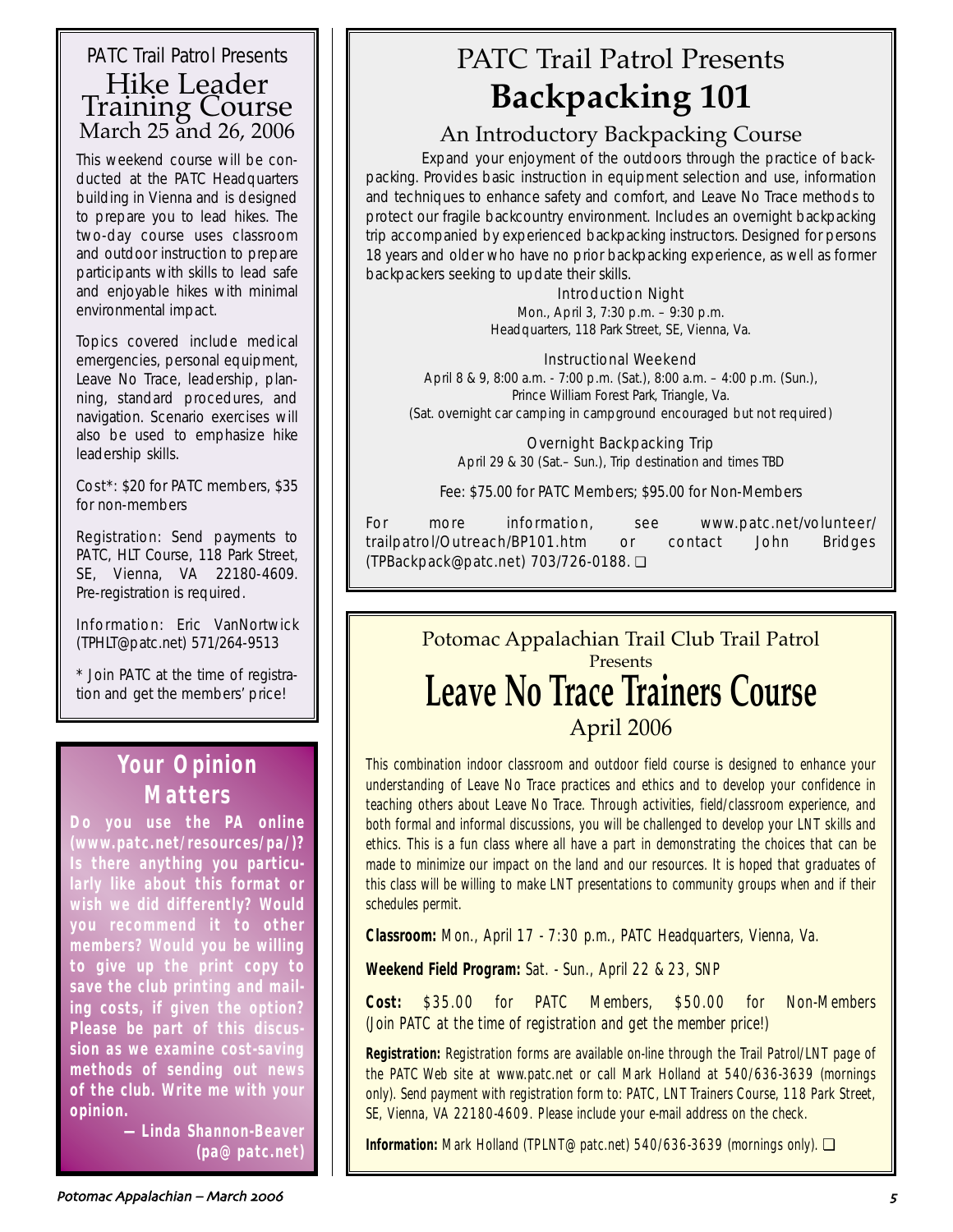

## *Hiker's Notebook*

**Common Name:** Bloodroot, Indian Paint, Red Pucoon

**Scientific Name:** Sanguinaria canadensis (from Latin *sanguis* meaning blood)

The pure white blossoms of the bloodroot are among the first flowers to emerge in the spring. The seven to 12 delicate petals last for only a few days before the first moderate wind or rain removes them. It is the only member of its genus in the world.

**Potpourri:** The name bloodroot derives from the orange-red juice in the stem and root structure, which was widely used by Native Americans as a red dye. They mixed it with fat to paint their faces, to dye baskets, and decorate weapons. The Iroquois used it as a dye for fabric, a fact that was noted by early French settlers, who exported bloodroot to dye wool. The alternative name, pucoon, was derived from the Algonquin word pocan, meaning blood red.

Although bloodroot is toxic in large doses, it has long been used for a variety of medicinal purposes. It contains protopine, an alkaloid also found in opium. Indians and colonists used a drop of bloodroot on a lump of maple sugar for sore throat. A London physician concocted a treatment for skin cancers consisting of bloodroot, zinc chloride, flour, and water that was used extensively at London's Middlesex Hospital. It is still used to treat minor cancers and polyps of the nose and ear.

Bloodroot also contains the alkaloid sanguinarine, which was found by the American Dental Association to be an excellent remedy for excessive plaque buildup. It has been marketed in toothpaste and mouthwash under the trade name Viadent since 1983. ❏

*—William Needham*

*Visit the Hiker's Notebook Web site at: www.mwrop.org/W\_Needham/h\_notebook.html*

# SNP Facility Opening and Closing Dates for 2006

| <b>FACILITY</b><br>Dickey Ridge Visitor Center | <b>OPENING DATES</b><br>April 16* | <b>CLOSING DATES</b><br>Nov 26, 5 pm |
|------------------------------------------------|-----------------------------------|--------------------------------------|
| Elkwallow Wayside                              | April 7                           | Nov 5, 5:30 pm                       |
| Mathews Arm Campground                         | May 26                            | Oct 29, noon                         |
| Skyland Resort                                 | March 31                          | Nov 26, Noon                         |
| Harry F. Byrd Visitor Center                   | April $2^*$                       | Nov 26, 5 pm                         |
| <b>Big Meadows Lodge</b>                       | April 13                          | Nov 5, Noon                          |
| <b>Big Meadows Wayside</b>                     | March 17                          | Nov 26, 5:30 pm                      |
| <b>Big Meadows Campground</b>                  | March 24                          | Nov 26, Noon                         |
| <b>Big Meadows Shower/Laundry</b>              | March 24                          | Nov 26, Noon                         |
| Lewis Mountain Cabins                          | April 14                          | Oct 29, Noon                         |
| Lewis Mountain Campstore                       | April 14                          | Oct 29, Noon                         |
| Lewis Mountain Campground                      | April 21                          | Oct 29, Noon                         |
| Dundo Campground                               | April 14                          | Oct 29, Noon                         |
| Loft Mountain Wayside                          | May 5                             | Oct 29, 5:30 pm                      |
| Loft Mountain Campstore                        | May 19                            | Oct 29, Noon                         |
| Loft Mountain Shower/Laundry                   | May 19                            | Oct 29, Noon                         |
| Loft Mountain Campground                       | May 19                            | Oct 29, Noon                         |
| Loft Mountain Information Center               | <b>CLOSED</b>                     | <b>CLOSED</b>                        |

### VISITOR CENTERS

Dickey Ridge Visitor Center, Mile 4.6

\*Sunday, April 16 – May 27 – Open Thursday through Monday

Sunday, May 28 – October 28 – Open seven days a week

Sunday, October 29 – November 26 – TO BE DETERMINED

Harry F. Byrd Visitor Center, Milepost 51

\*Sunday, April 2 – October 28 – Open seven days a week

Sunday, October 29 – November 26 – TO BE DETERMINED

Loft Mountain Information Center, Mile 79.5

CLOSED

Big Meadows Campground will open on a first-come, first-serve basis on Friday, March 24, 2006. Sites will be available under the reservation system beginning Tuesday, May 9, through Saturday, October 28. Big Meadows Campground will revert to first-come, first-serve from October 29 through November 26, 2006.

## **2006 Trails Schedule – With Changes**

**Trail Leadership Team Meetings 6:00 p.m. at Club Headquarters:** March 22 (Spring), Sept. 20 (Fall)

**Trail Workshops: Traditional Tools Workshop at Pinnacles:** April 22-23

**SNP Central District at Pinnacles:**  June 3-4

**SNP North District at Mathews Arm:**  Sept. 16-17

**Mather Side Trail (Rock Work):**  Oct. 6-9 (PATC), Oct. 12-16 and 19-23 (Mid-Altantic Crew)

**Chainsaw Certification Classes:** April 22-23 at SNP HQ Nov. 4-5, Location to be determined

**Seasonal Crews Weeks: SNP Southern District at Schairer Trail Center:** May 1-5, Aug. 14-19

**SNP Central District at Pinnacles:** May 8-12, Aug. 21-25

**SNP North District at Pinnacles:** May 15-19, Aug. 28 - Sept. 1

**Massarock Crew on Massanutten Mountain:** June 4-9, June 11-15 Sept. 10-15, Sept. 17-22

**ATC Mid-Atlantic Crew at Pinnacles:** Sept. 28 - Oct. 2

**Blue and White Crew (Central District) at Pinnacles:**  May 6-7, July 1-2, Aug. 5-6 and 19-20, Sept. 9-10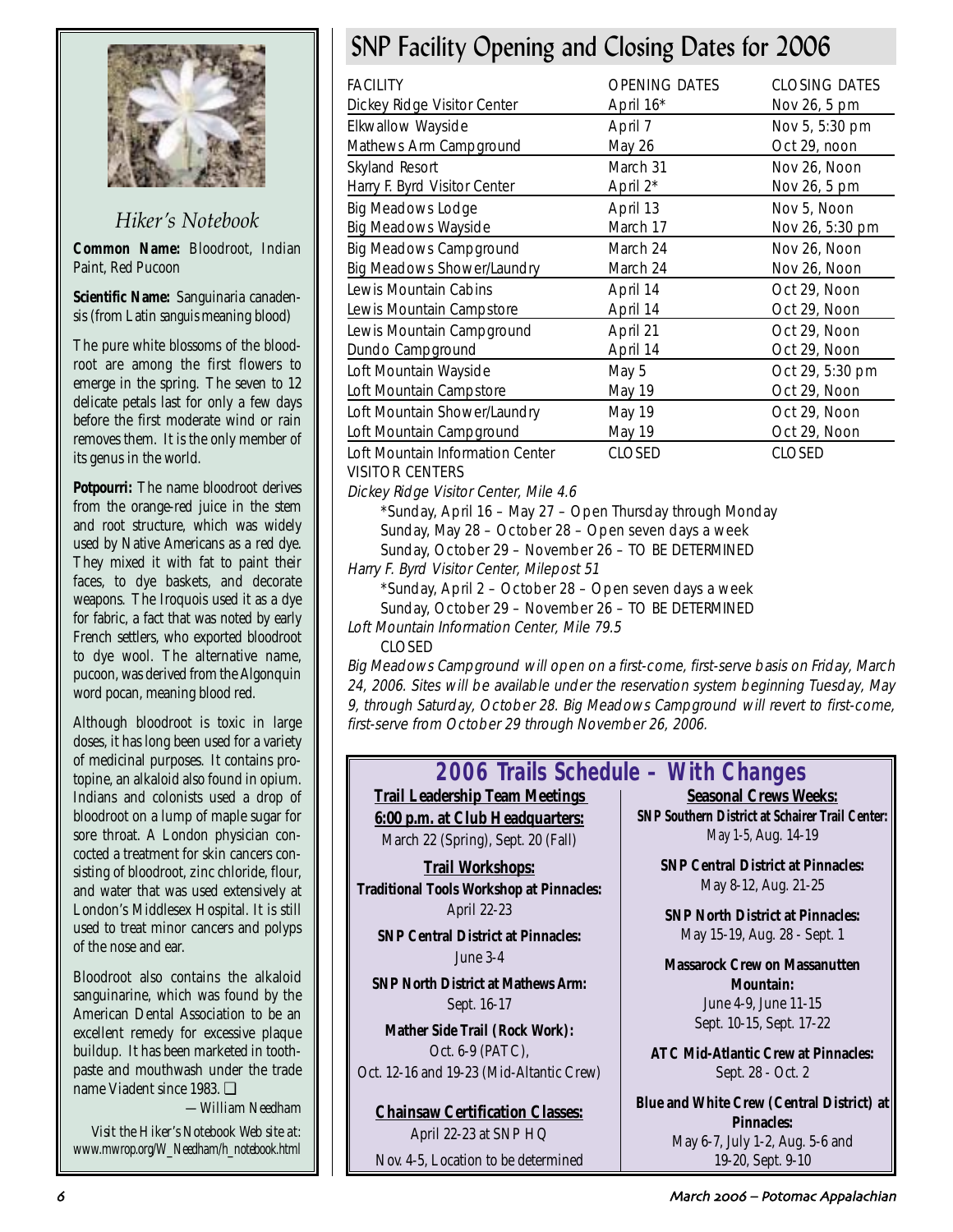# Major Repairs Made to Myron Glaser Cabin

The Myron Glaser cabin has recently undergone some significant renovations. Its roof had been leaking badly and mold was growing on the ceiling panels, indicating serious problems above.

The project began in early October with a day trip to reopen the access road. Subsequently, four more day trips and four weekends were spent there. The 18 volunteers who participated include: Andy Protigal, Bob Overberg, Mark Overberg, Dee Utz, Ken May, Ken Lyons, Mel Merritt, Eve Taglang, Ben Mayock, Marilyn and Lowell Goodson, Craig Dubishar, Joe Gilley, Harry Henkel, Pat Fankhauser, Cy Klakamp, Mike Resing, and Jack Adams.

The work began with the removal of the ceiling and insulation and assessment of the damage. There was a lot! Half the rafters and all the sheathing on the porch side of the cabin were rotten and had to be replaced. Damage to the rest of the cabin roof and porch roof was minimal. After repairs were completed, three new skylights were installed. Significant amounts of debris were bagged and hauled out in Mel's truck. And in addition to removing the garbage, we also moved the privy. It hadn't been moved since it was installed in '78.





Myron Glaser Cabin after the roof and interior repairs

In anticipation of having to wait until spring to get the roof shingled, the roof was covered with protective material. Luckily, a week later, Mel was able to persuade a local roofer to drive nearly a mile and a half into the woods to do the work. The ceiling was then insulated and covered with tongue-and-groove boards. The last trip to finish installing the ceiling and clean up the cabin was on Jan 2. The first renters were scheduled to arrive only two days later. ❏

*—Jack Adams*





Much of the interior ceiling was ruined due to moisture, which caused rot and mold.

Roofers Ben, Mel, and Mark ensure a watertight building.

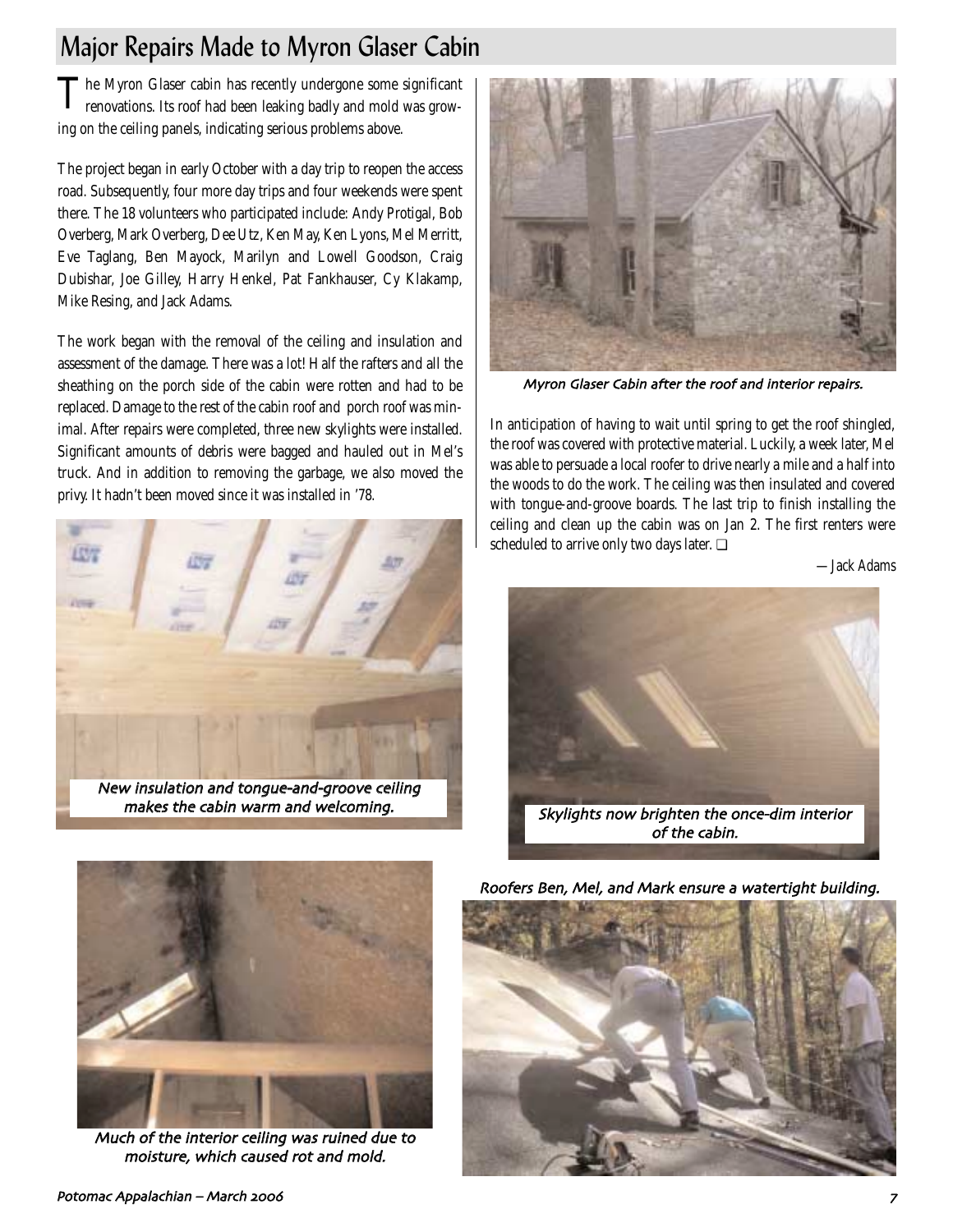# Club Mourns Dean Ahearn's Death

In Feb. 14, long-time PATC volunteer Dean Ahearn succumbed to colon cancer. He was 48 years of age. Dean was known to most club members by his frequent posts to PATCís interactive bulletin board Trails Forum (www.hypernews.org/HyperNews/ get/trails/PATC.html) where he often posted humorous and informative messages for people seeking information about the outdoors. Dean was also a regular trail support worker on the Big Blue Trail, Staunton River Trail, and later the Appalchian Trail from Bootens Gap to the summit of Hazeltop Mountain. Dean also through-hiked half the AT in the 1990s, starting at the southern boundary of Shenandoah National Park to Mt. Katahdin, where he was known as the Blue Ridge Ranger. Dean also wrote a highly informative and authoritative article about bears for the PATC Web site and also did phantom editing for some PATC publications. Dean was welltraveled, exploring mountains across the United States and British Columbia, Canada, in locations too numerous to mention.

Dean was a consummate outdoorsman, strong proponent of Leave No Trace camping, and a year-round hiker and backpacker. Those who knew Dean were aware of his special connection to the outdoors and how it was so central to his life. His unique personality, sense of humor, and great sense of fun will be missed by all. If you knew Dean as well as I did, you know heíd appreciate it if you cracked open your favorite micro-brew and gave a hearty toast to his memory. Heíd really like that. ❏

*—Andy Hiltz*



April 22-23, Pinnacles Research Station, SNP. The traditional tools workshop is intended to familiarize overseers with proper crosscut saw and axe techniques. Instruction will be provided on how to size up and safely clear a blowdown with hand tools and when and how to use a wedge, swing an axe, and perform a single underbuck. The workshop leader will discuss situations you'll likely encounter on the trail and conduct field exercises demonstrating the various tools used to tackle these challenges. Note that this is a workshop only and will not result in a certification. Cost is \$20.00 to cover course materials, Saturday dinner, and Sunday breakfast. Further INFO: Dan Dueweke 703/266-3248 or danjan3@cox.net

# **Springtime on Old Rag Mountain?**

*May12, 2006: Today we finished the last day of our Shenandoah Spring Crew week, fixing years of tough love and the footfalls of a thousand boots on Saddle Trail. Although I had hiked Old Rag Mountain many times, I had never considered helping with the trail maintenance, but this year was different. I saw the crew notice in the April PA, had a few days to spare, and really wanted to return some effort for all the times I'd hiked up and over the Rag. Our crew consisted of people just like me – hikers who wanted to help maintain a cherished local resource in a setting supervised by Park rangers and PATC trail managers. Weekdays during the perfect month of May were a big bonus, as the trail was not crowded and the weather ideal. We also learned the true definition of trail work during our week on Old Rag: "trail work is nothing more than hiking with a purpose."* 

For those of you reading this article today, note that there is still time to join our Spring Crew and contribute some effort to the health and well being of Old Rag Mountain. To reserve a place on the crew and a bunk in the cabin, contact Heidi Forrest (hforrest@patc.net) or Dan Dueweke (danjan3@cox.net). *—Dan Dueweke*

# **Seasonal Trail Crews – A Challenge, An Opportunity**

PATC fills six trail crews who work with rangers to put in five days of work on major projects. The work is challenging but fun, trail-building skills learned are valuable, while the fellowship is priceless. Are you up to and would you like to be on a seasonal crew? If so send a note to Trail Coordinator Heidi Forrest (hforrest@patc.net). The dates are: SNP Southern District: Aug. 14- 19; Central District: May 8-12 and Aug. 21-25; North District: May 16-19 and Aug. 28-Sept. 1; Massarock Crew: Jun. 4-9; Jun. 11-15; Sept. 10-15; and Sept. 17-22. ❏

### Bears Den, from page 1

*unique rock formation. The nearby stone mansion of the same name, constructed in 1933, is one of several summer houses built along the Blue Ridge for wealthy Washingtonians between 1880 and 1940. It has been a hostel and a lodge since 1986.*

Bears Den is a beautiful piece of property, which includes 66 acres of land protected by a National Park Service easement that calls for the facilities at Bears Den to be used for hikers – and to be operated as a nonprofit facility. The live-in manager, Lori Watkins, a PATC employee, oversees day-to-day operations and keeps Bears Den open year-round.

If you've never stopped in at Bears Den I highly recommend that you do. The views are spectacular, and the kids will love to climb on the rocks (you'll want to watch them closely!). It is a wonderful setting – especially at sunset. Thru-hikers have the tradition of buying a pint of Ben & Jerry's Ice Cream at the little store at Bears Den and eating it while sitting on the rocks watching the sunset. As a thru-hiker who "stumbled upon" Bears Den in 1996, I can tell you that Bears Den is a very special place and very popular with the hiking community. I say "stumbled upon" because I was living in Alexandria, Va., at the time and had never heard of Bears Den before hiking in.

Volunteer opportunities are available as we can always use folks to give a hand for a day off – to Lori. ❏

*—Vern Conaway*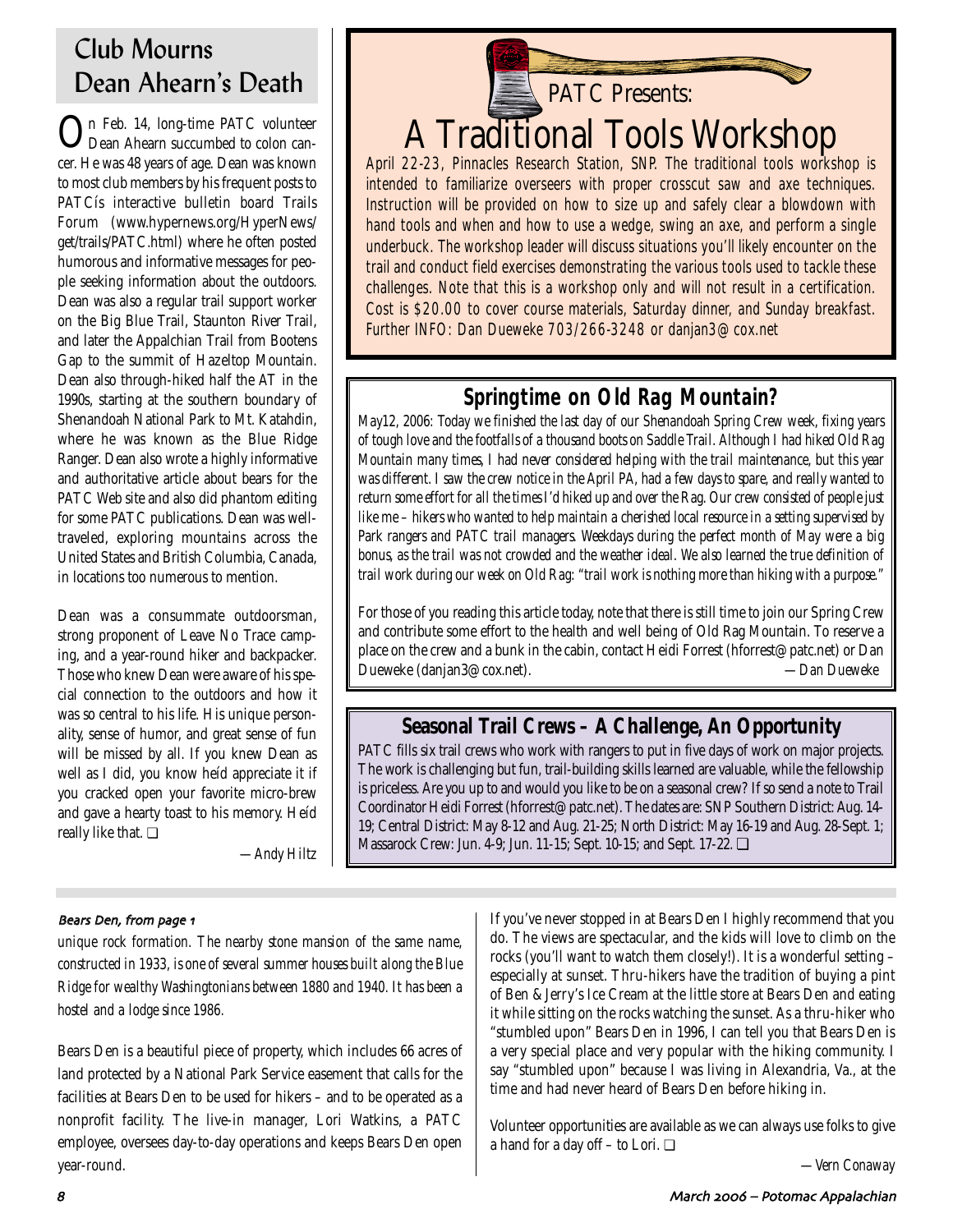# **'Pioneering Ascents:**  The origins of climbing in America, 1642-1873'

If ever there was a heritage book on the American mountains, this is it! A thumb-<br>mail sketch of the first discovery of the greatest American peaks, from the nail sketch of the first discovery of the greatest American peaks, from the "Apalataean Mountains," to Mt. Washington, to crossing the Sierra Nevada for the first time. Pioneering Ascents is a compilation of excepts from the original manuscripts and diaries of the first explorers. Absolutely fascinating, and deserving of a coveted space on any outdoorsmen's bookshelf. Out of print since 1991, the author donated the entire manuscript to PATC for reprinting and sale. A "golden" publication well worth a read. (David Mazel, editor; 1999; 253pp.)

Retail Price: Members: \$11.20, Non-members: \$14.00 plus \$2.00 shipping and 5 percent Virginia tax. You can call to place your order (703/242-0693) or go to www.patc.net. Item: PC205 ❏





# PATC Store Gift

Now with a purchase of at least \$20.00 in merchandise you can receive a free gift, while supplies last. The lightup magnifying glass will be a treasured toy for youngsters – and may even find itself in the employ of kids-

at-heart. The Wonder Stone is a genuine colored stone suspended on a strong cord. Please specify which item you prefer. We hope you enjoy

your PATC purchase and our free gift. To order you can call 757/242-0693, visit www.patc.net online or visit the headquarters Monday through Thursday, 7:00 p.m. to 9:00 p.m. or Thursday and Friday from 12:00 noon until 2:00 p.m.



# PATC Trail Patrol Presents Light Weight Backpacking

Light Weight Backpacking will acquaint beginning backpackers with the importance of weight considerations when choosing and using equipment, and instill a weight-conscious mindset when packing for an overnight trip. It is not intended to advocate an ultra-light philosophy. Students will be encouraged to bring a fully loaded backpack for evaluation by the instructors.

> March 18, 2006, 8:30 a.m. to 5:00 p.m. PATC Headquarters, 118 Park Street, SE, Vienna, Va.

## Fee: \$30 PATC Members; \$40 Non-Members Contact John Bridges (TPBackpack@patc.net) for more information.

Emergency Response Training and Trail Patrol Present CPR/AED/ Basic Wilderness First Aid

> *April 22 and 23, 2006* 9:00 a.m. to 5:00 p.m.

This two-day class provides American Heart Association certification in Adult CPR, AED, and Basic First Aid. The second day the student will learn American Safety and Health Institute (ASHI) Basic Wilderness First Aid. All certifications are valid for two years.

Cost of the class is \$120 for Trail Patrol Members and \$130 for Non-Trail Patrol members. Pre-Registration is required before April 14, 2006.

For more information or to download the registration form, go to www.patc.net/volunteer/trailpatrol.com or contact Saleena DeVore at tp1staid@patc.net or 540/972-8394.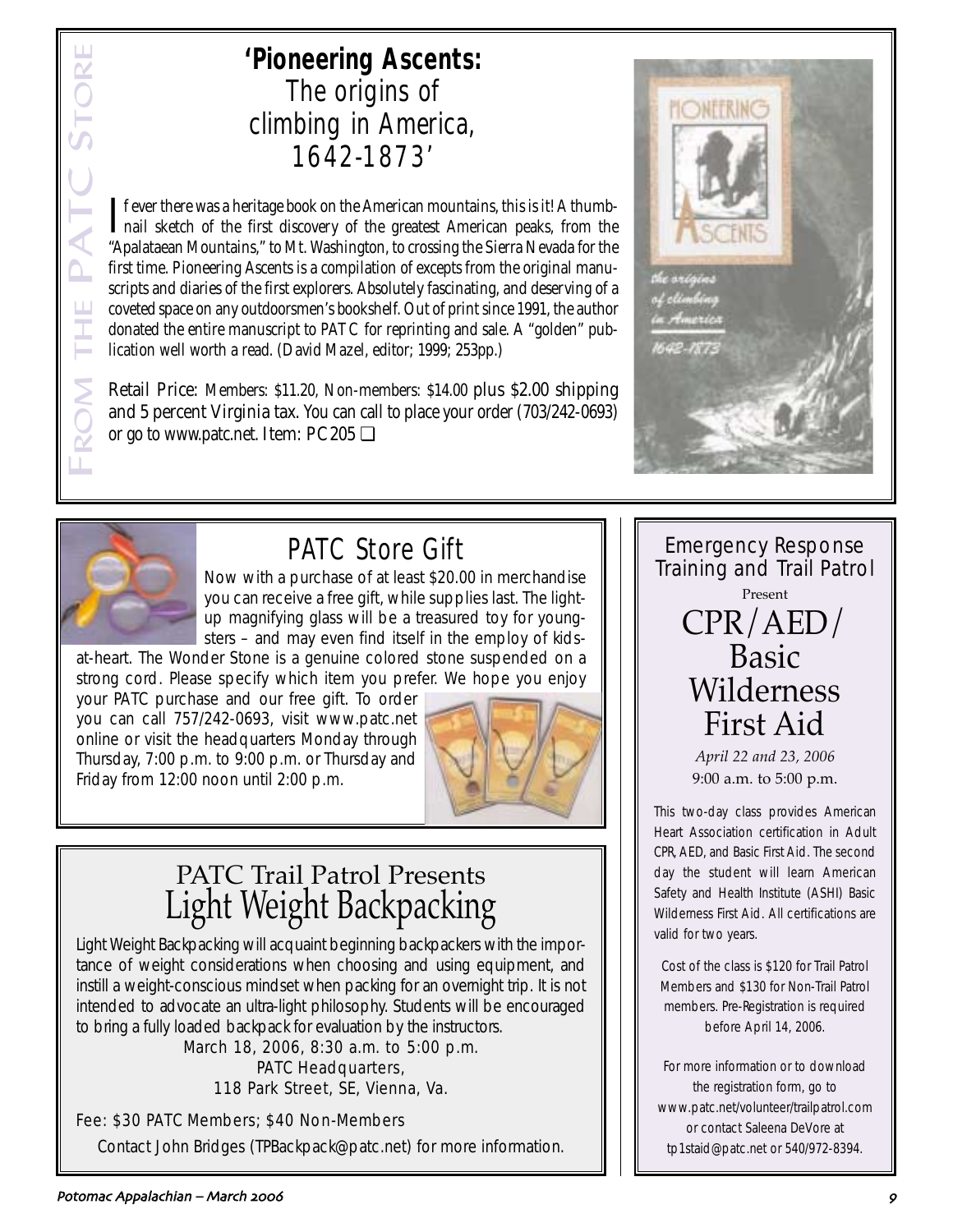### Charlottesville Chapter

The Charlottesville Chapter hikes every Saturday; summer, winter, and in between. Hikes are usually 8 to 10 miles. We usually maintain trails on the last Saturday of the month. Meet at Sprint parking lot, 2307 Hydraulic Road, at 9:00 a.m., with food and water for the day. The majority of hikes are in the south and central districts of SNP, with some in the north district and in George Washington National Forest. Our Chapter hikes are posted at www.patc.net/chapters/char/hikes.html. INFO: Jere Bidwell 434/295-2143 or John Shannon 434/293-2953.

### North Chapter

The North Chapter of PATC conducts monthly trail work trips on the Maryland and Pennsylvania sections of the AT and on the Pennsylvania sections of the Tuscarora Trail. We also lead hikes on these and other trails. Maryland AT work trips are generally held on the first and third Saturdays – contact Nancy Hammond (mdtrail@yahoo.com) 301/739-0442 for information. Pennsylvania work trips are generally held on the AT on the first Saturday and on the Tuscarora on the third Saturday – contact Pete Brown (peter.brown4@worldnet.att.net) 410/343-1140. Pennsylvania AT work trips also include an optional Saturday evening dinner at the Gypsy Spring Cabin. For information on upcoming hikes, contact Chris Firme (bncfirme@innernet.net) 717/765-4833. For general chapter information, contact chapter president Pete Brown or visit the North Chapter home page (www.patc.net/ chapters/north/).

### Northern Shenandoah Valley Chapter

The Northern Shenandoah Valley Chapter sponsors hikes in national and state parks and forests in the Shenandoah Valley vicinity, open to the public, on a monthly basis except during the winter. Hikes are posted in the Forecast. Other activities are in the NSV Chapter Newsletter. For further information contact Betsy Fowler (efowler@shentel.com).

## KEY to Forecast Activities

All events are marked for easy identification. Late changes or cancellations are listed on the weekly information tape (703/242-0965), which is updated on Sunday evening for the following seven days. The Forecast can also be found on PATC's Web site at www.patc.net/activities/forecast.html.

- **\*** Hiking Trips
- \* Backpacking Trips
- $\mathcal{R}$  Trail Work Trips
- **i** Cabin/Shelter Work Trips
- **A** Ski Trips
- Special Events
- $\blacksquare$  Meetings
- $\varnothing$  Classes

**Z** K9 Trail Blazers (dogs permitted)

Note to all hike leaders: Please ask nonmembers on your hike if they would like to join PATC, then get names and addresses so a club volunteer can send them information packets. Thanks!

# **Chapters**

### Southern Shenandoah Valley Chapter

See www.ssvc.org or the one linked to the PATC Web site for descriptions of hikes and work trips. We usually hike in the southern and central districts of the SNP and in the GWNF. Contact the listed hike leader for information about a specific event, or contact Mark Gatewood 540/248-0442.

#### West Chapter

The West Chapter meets twice a year in March and September. The Chapter maintains a section of the Black Locust circuit trail in Gambrill State Park near Frederick, Md. Work trips and hikes are usually scheduled monthly from March through December. We also lead overnight weekend trips for day hikes or backpacking. All activities are listed in the PA Forecast. For further information contact Dave Jordahl (westpatc@hotmail.com) 304/876-7062 (evenings) or 240/777-7741 (days).

#### Ski Touring Section

The Ski Touring Section has served since 1974 to introduce Washington area residents to crosscountry skiing and to provide cross-country skiing opportunities to experienced skiers. The Section sponsors winter weekend ski trips for all levels of skiers to nearby mountains in Maryland, West Virginia and Pennsylvania, as well as periodic social events year round. INFO: Bert Finkelstein (bertf@erols.com) 703/715-8534.

### Mountaineering Section

We're a diverse group of local Washington, DC area climbers. Young and old, male and female, crag rat, sport climber, and alpinist, active and armchair types – we all enjoy climbing in its many varieties. We also share common interests in promoting safe climbing, conserving the outdoors, developing new climbers' skills, representing the Washington area climbing community, and having fun! We provide instruction for those wanting to learn the basics – we're not a school, but we can get you started. We go climbing, either locally or further afield, nearly every weekend. In the winter we organize trips to the Ice Festivals in the Adirondacks and the White Mountains for beginning and advanced ice

climbers. For further information contact Ozana Halik, (mrkayak1@verizon.net) 703/242-0177, or Mack Muir (MackMuir@edisaurus.com).

#### PATC Hikes

PATC offers organized hikes appealing to the diverse interests of our members. There are K-9 Hikes, which invite you to bring your favorite dog; Family Hikes tailored to kids; Natural History Hikes stalking the fascinating but often elusive flora and fauna of the region; hikes featuring varying levels of difficulty with the Easy Hikers, In-Between Hikers, and Vigorous Hikers; Birding Hikes with experts to help sight and identify our avian neighbors; Historical Hikes tracking littleknown structures in Shenandoah National Park; Series Hikes tracing the entire length of the Tuscarora Trail or the trails of Pennsylvania, section by section; Backpacking Hikes traversing the tracts of West Virginia and Southern Virginia; hikes scheduled for weekends; ones scheduled for weekdays; Geology Hikes led by experts from the Smithsonian focused on the unique stratigraphy of our area; Mushroom Hikes with mycologists; Waterfall Hikes to beat the summer heat; and Outreach Hikes to get together with the members of area groups like the Sierra Club or the Congressional Hikers. That is just to name a few. Check out the Forecast calendar and hear updates on the weekly tape (703/242-0965).

### Other Clubs' Hikes

Capital (www.capitalhikingclub.org) and Wanderbirds (www.wanderbirds.org) hike on Saturdays and Sundays, traveling by bus and leaving from downtown, with suburban stops as well. Center Club, Northern Virginia Hiking Club and Sierra Club hike on both Saturdays and Sundays using carpools, which often leave from a suburban Metro stop. Schedules are available at PATC Headquarters and are published in area newspapers on Fridays. The schedule of West Virginia Highland Conservancy outings in the Monongahela National Forest and surrounding areas is on their web site at www.wvhighlands.org.

Meetings

Meetings are held at PATC HQ, 118 Park Street, S.E., Vienna, Va., unless otherwise noted.

#### Mountaineering Section – Second Wednesday

8:00 p.m. – We meet every month on the second Wednesday except for August, unless noted in the Forecast. INFO: Ozana Halik (mrkayak1@verizon.net) 703/242- 0177 or our Web site: www.potomacmountainclub.org

#### Shenandoah Mountain Rescue Group

Business meeting - Last Tuesday of each month, 7:30 p.m. INFO: Doug Sigman (join@smrg.org), 703/255-5034, or www.smrg.org.

### PATC Council – Second Tuesday

The council meets at 7:00 p.m. sharp. The PATC Council meets every month to conduct business of the club and once a year for a dinner meeting. All members are always welcome. Come see how we make decisions about your club. INFO: Wilson Riley (wriley@patc.net) 703/242-0693 x11.

### Trail Patrol – First Tuesday Meetings

7:30 p.m., except January. Trail Patrol volunteers are PATC's goodwill trail ambassadors to the hiking public. They provide a visible, reassuring presence on the trails, and strive to educate the public on good hiking practices, mini-



mum impact hiking, and camping ethics. Patrol members are trained in land navigation, emergency procedures, radio communications, and personal equipment. All Trail Patrol volunteers are also expected to become certified in a recognized basic first aid course. Some equipment and uniform items are provided upon completion of training. INFO: Katrina Hedlesky (trailpatrol@patc.net) 703/533-3652, or see our section in PATC's Web site: www.patc.net/volunteer/trailpatrol.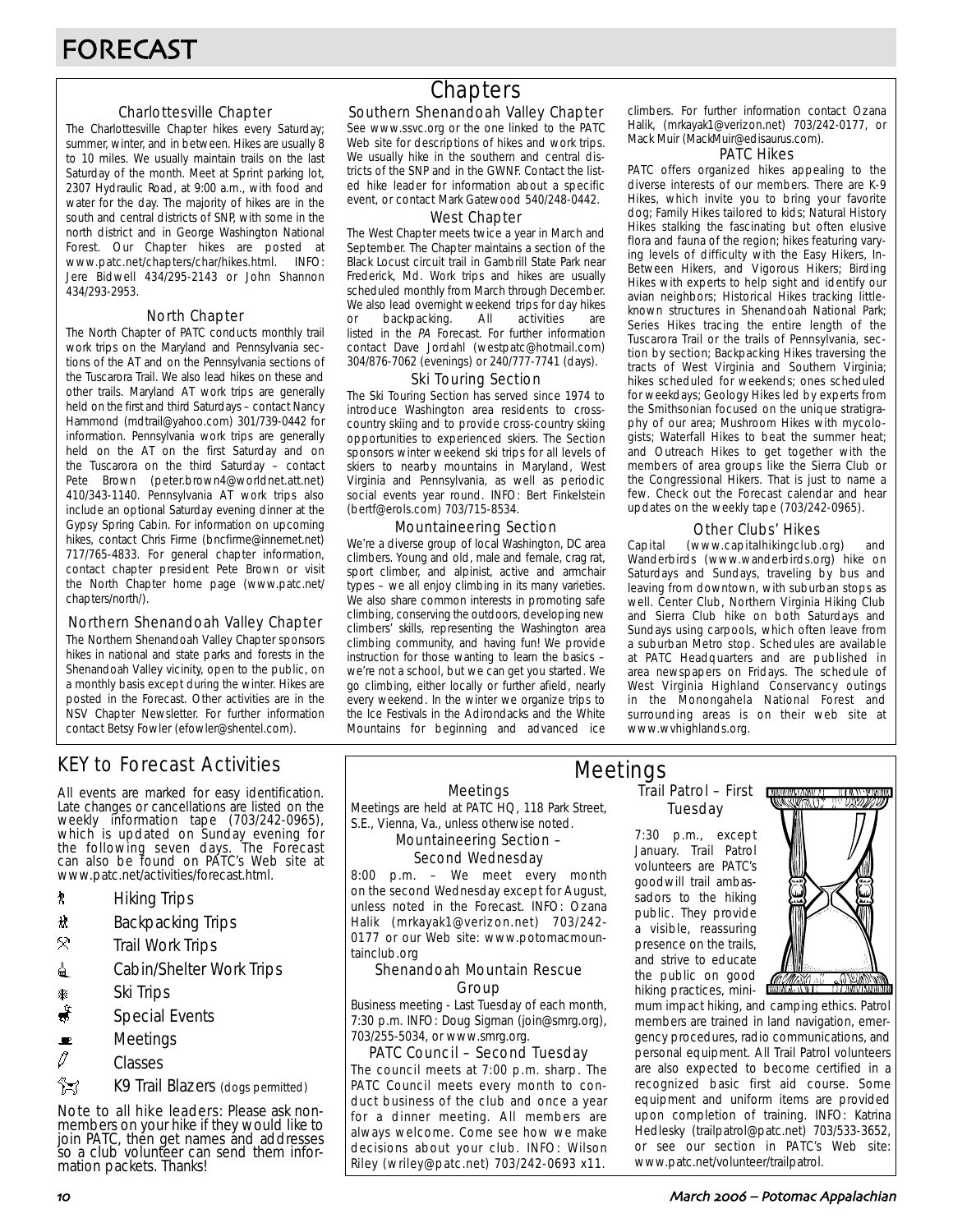# **FORECAS**

# March

#### 1 (Wednesday) DEADLINE - (April) Potomac Appalachian material due to editors 5:00 p.m.

All items for the next issue of the newsletter due. Send Forecast events to PA-Forecast@patc.net and all other articles to the editor at PA@patc.net. NOTE: Do not send photos or articles to headquarters. E-mail for address.

## 1 (Wednesday) ` HIKE – Easy Hikers Bethesda, MD

The Easy Hikers will hike 4-5 miles on the Capital Crescent Trail. We will be hiking toward the reservoir. Directions: From Beltway exit 39 to River Road/Washington. Stay on River Road going toward Washington to Little Falls Parkway, approx. 4 miles. Turn Left onto Little Falls Parkway. After 2nd light turn into the Bethesda Swimming Pool parking lot on the right. We meet at 10:15 a.m. Bring lunch and water. INFO: Helen Shaw (Heldonshaw@aol.com) 301/365 1933.

#### 1 (Wednesday) ` HIKE - Midweek Hikers Location to be determined

The PATC Midweek Hikers carpool each Wednesday from the Washington, DC area to various trailheads. Hikes are at a moderate pace and about 8 to 12 miles in length with varied elevations. Current information, including meeting place, time, leader's name and phone number, and a detailed description of the hike are available on the PATC Activities Recording: 703/242-0965.

1 (Wednesday) \MEETING - New Members (PATC), 7:30 p.m.

### 2 (Thursday) a CLASS – Basic Wilderness Safety (REI) Rockville, MD

7:30 p.m. Anyone playing in the outdoors should have a basic understanding of the most common outdoor health & safety problems. We'll review and offer preventative measures and some tried and<br>true remedies. INFO: Mark Nelson true remedies. INFO: Mark Nelson (mnelson@rei.com) 703/379-9400.

#### 3 – 5 (Friday – Sunday)  $\triangleq$  CABIN WORK TRIP – Argow Cabin South District, Shenandoah National Park, VA

Come help restore an old mid 1800's log cabin built by Confederate Soldier James Samuel Eaton. We will be replacing the old floor joists of the cabin and begin construction of the new privy. Overnight accommodations will be at Schairer Trail Center, a short 1/2 mile hike in from Eaton Hollow Overlook on Skyline Drive (MM70). Communal meals for Sat. dinner, Sun. Breakfast and Sun. lunch for a minimal fee. INFO: Jeff Testerman (jtest@ntelos.net) 434/589-2081.

## 4 (Saturday) . TRAIL WORK TRIP – Yankee Clippers Appalachian Trail, PA

INFO: Pete Brown (peter.brown4@worldnet.att.net) 410/343-1140.

## 4 – 5 (Saturday – Sunday) a CLASS – Wilderness First Aid (WSC) Alexandria, VA

A program of the Wilderness Safety Council, this 18-hour class includes classroom study, hands-on practice, and results in a two-year certification. The cost is \$160. More information and registration at: http://wfa.net. INFO: Christopher Tate 703/836-8905.

## Potomac Appalachian – March #\$\$% <sup>33</sup>

#### 6 (Monday) ` HIKE – Family Hike Great Falls, VA

Join us for a 3-mile stroller passable hike in Great Falls Park. This kid friendly circuit hike will take us along the Matildaville, Swamp, and Carriage trails. We will picnic in the open field at the halfway point. INFO: Lauren Lang (at94L@netzero.com) 571/242-3950.

## 7 (Tuesday) a CLASS – GPS Navigation (REI) Fairfax, VA

7:00 p.m. Jeff Caulfield of National Geographic will show you, step-by-step, how to use a GPS with a map to plan your next day hike or backcountry adventure. As Jeff takes you through a simple tripplanning exercise, he'll discuss the "on the trail" applications of GPS, and give you a variety of tips on how to easily use a GPS in the navigation process. You'll be surprised at how easy GPS navigation can be! Everyone who attends will receive a free booklet, Basic Map and GPS Skills, courtesy of National Geographic. FREE, but registration is necessary. INFO: Mark Nelson (mnelson@rei.com) 703/379-9400.

## 7 (Tuesday) ` HIKE – Vigorous Hikers Luray, VA

A hike in the George Washington National Forest, Camp Roosevelt Area. Gap Creek, Scothorn Gap, Massanutten and Stephens Trails. 18 miles and 3300 ft. climb with 15-mile option. INFO: Chris Nolen (chrishiker@erols.com) 301/469-8931.

# 7 (Tuesday)<br>■ MEETING - Trail Patrol, 7:30 p.m.

#### 8 (Wednesday) CLASS - GPS Navigation (REI) College Park, MD

7:00 p.m. See March 7 listing for details. INFO: Mark Nelson (mnelson@rei.com) 703/379-9400.

#### 8 (Wednesday) ` HIKE – Easy Hikers Triangle, VA

We will hike approximately 5 miles in Prince William Forest Park, over gently rolling terrain along the south fork of Quantico Creek (one steep hill down). Meet at 10:15 a.m. at the Turkey Run Education Center. Take I-95 South to exit 150B (about 32 miles from D.C.); then continue to Park entrance, second right. You will be on Joplin Road (VA 619). Turn left on Scenic Drive (sign to camping and T.R.E.C. or Turkey Run Education Center). Go 2 miles. You will pass Parking lots A, B, C. Just beyond Parking lot C, turn left to TREC. Go 2/10 mile and turn Right. Go ? mile to end of road and park in front of TREC. Toilet facilities are available. Bring lunch and water. Hike canceled if DC or Prince William public schools are closed because of weather. INFO: Sylvia Peterson: (swholton2@cs.com) 202/547-8052.

POTOMAC MOUNTAIN CLUB Club officers for the Potomac Mountain Club (PMC) are new EVERY January. 2006 PMC Chair is Dave Raboy (draboy@pattonboggs.com).

8 (Wednesday) ` HIKE – Midweek Hikers

Location to be determined

See March 1 event for more information.

# 9 (Thursday) a CLASS – GPS Navigation (REI)

College Park, MD 7:00 p.m. See March 7 listing for details. INFO: Mark Nelson (mnelson@rei.com) 703/379-9400.

#### 11 (Saturday) ` HIKE – Long Distance Edinburg, VA

Circuit Hike starting at Camp Roosevelt in Massanutten Mountain and proceeding up to Kennedy Peak with excellent views of the Shenandoah Valley. The second half of the hike ascends Duncan Knob, a rocky prominence that requires some rock climbing (optional). Distance 17 miles with an elevation gain of 4,000 feet. There is a cut-off option after the Kennedy Peak portion at the 8-mile point. Moderate pace. Inexperienced hikers contact leader for details. INFO: William Needham (Needham82@aol.com) 410/884-9127.

#### 11 (Saturday) ` HIKE – North Chapter Harpers Ferry, WV

6.3 miles from Rt. 7 to Harpers Ferry. INFO: Chris Firme (bncfirme@innernet.net) 717/794-2855 after 6:00 p.m.

## 11 – 12 (Saturday – Sunday) a CLASS – Land Navigation (REI) Baileys Crossroads, VA

This comprehensive two-day course teaches all skills necessary to use map and compass in an integrated land navigation system. The first day is spent in intensive classroom exercises concentrating on topographic map reading and interpretation, position plotting, compass fundamentals, declination and azimuth. The second day is spent in Prince William Forest Park, primarily off-trail, engaging in practical navigation exercises of increasing complexity. The course fee is \$85 and includes workbook text, course materials, compass, map, grid reader, and lunch on Saturday. INFO: Mark Nelson (mnelson@rei.com) 703/379-9400.

## 11 – 12 (Saturday – Sunday) . TRAIL WORK TRIP – Cadillac Crew Shockeysville,VA

The Crew will continue building the new Millrace Trail that connects the Tuscarora Trail to the White Rocks Trail through Sleepy Creek WMA. The crew constructed one mile of trail last year and hopes to complete the project this year. Bring water and a lunch for Saturday noon. Community dinner on Saturday night. Overnight at Margie Knott's cabin. INFO: Jon or Katherine Rindt (jkrindt@adelphia.net) 540/635-6351.

#### 13 (Monday)

` HIKE – Family Hike Paris, VA

Please join us for a hike in Sky Meadows State Park. It is a beautiful park with gorgeous views. We will do one of two loops, either a 2-mile or a 3.7-mile kid-paced hike, depending on what the group would like to do. Not jogging-stroller passable. INFO: Anne Regan (anne.c.regan@verizon.net) 703/689-3883.

#### 14 (Tuesday)

## ` HIKE – Vigorous Hikers

Central District, Shenandoah National Park, VA Hike south from Thornton Gap (US 211) to milepost 49.2 on Skyline Drive at Fishers Gap. 15.5 miles and 3500' of elevation gain. Several close approaches to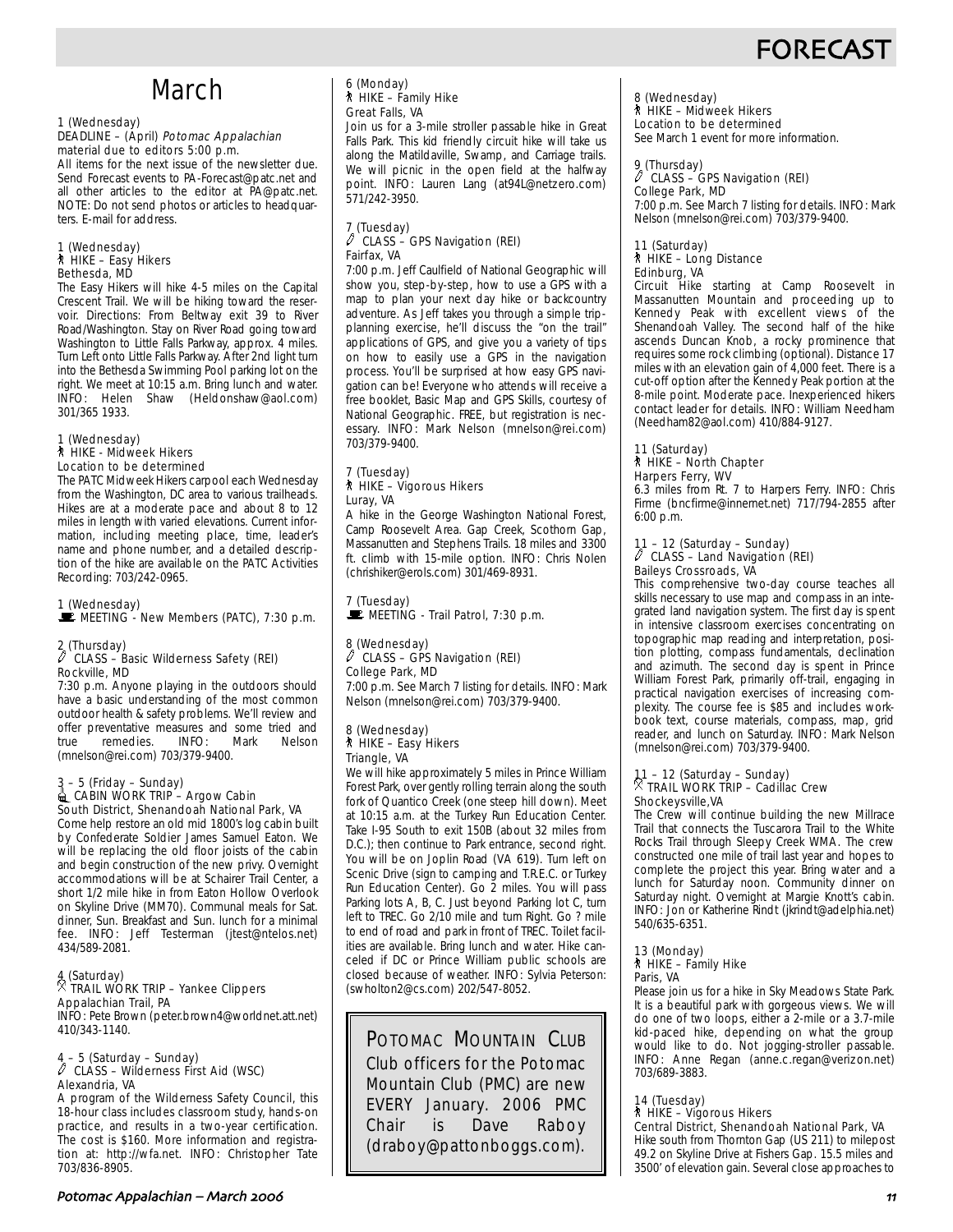# FORECAST

Skyline Dr. can accommodate any dropouts. Car shuttle w/ key exchange will be used. INFO: Cliff Noyes (hclmnoyes@yahoo.com) 540/373-8267 or Chris Nolen (chrishiker@erols.com) 301/469-8931.

# 14 (Tuesday)<br>■ MEETING - PATC Council, 7:00 p.m.

#### 15 (Wednesday) ` HIKE – Easy Hikers Great Falls, VA

We will hike about 4 miles along Difficult Run and up the bluffs over the Potomac River, climbing moderate hills. If the weather is good, we can eat picnic style on the bluffs. If not, we can eat at The Old Brogue in nearby Great Falls Village (two days before St. Patrick's Day). Directions: Beltway to Exit #44; West on Route #193 (Georgetown Pike); Go 3.6 miles, passing the road to Madeira School and the bridge over Difficult Run; Turn into the large parking area on the left. Meet at 10:15 a.m. INFO: Charlie Balch (CABalch@aol.com) 703/242-7277.

## 15 (Wednesday)<br>┆ HIKE – Family Hike Great Falls, VA

Join us for an after-school hike along the beautiful River Trail. This 3-mile circuit hike takes us along the beautiful Mather Gorge with great views of the Potomac River. If you would like, bring a picnic dinner to enjoy after the hike in the picnic area near the cars. This hike is designed for all ages, infant and up, but the trail is not jogging-stroller passable. This is designed as a family activity, so an adult must accompany children. INFO: Lauren Lang (at94L@netzero.com) 571/242-3950.

15 (Wednesday) ` HIKE – Midweek Hikers Location to be determined See March 1 event for more information.

#### 15 (Wednesday)

MEETING - Mountaineering Section, 8:00 p.m.

#### 15 (Wednesday)  $\mathbf{E}$  MEETING - West Chapter Frederick, MD

Meeting will take place at 7:00 p.m. in the Tea Room building located at the High Knob Day Use Area. Spring hikes and trail work trips will be discussed. New for the Chapter this year will be hikes and trail work trips on the Tuscarora Trail. INFO: Dave Jordahl (westpatc@hotmail.com) 240/777-7741.

#### 17 (Friday) ` HIKE – In Between Hikers Rosslyn, VA

The In-Between Hikers will celebrate St. Patrick's Day with an approximately 9-mile hike known as the Key-Chain Circuit. We will meet at the parking lot of Theodore Roosevelt Island immediately off the northbound lanes of the George Washington Memorial Parkway (there is no access from the southbound lanes). It is also easily reached from the Rosslyn Metro station. We will hike up the Potomac Heritage Trail to Chain Bridge, cross that bridge then hike back on the C&O Canal Towpath, finally crossing the Key Bridge and back to the departure point. Near the end of the hike, we will have an optional foray into Georgetown. Although the hike is mostly flat, there are some rocky sections, a few minor stream crossings and, if there has been recent rain, some muddy areas on the Potomac Heritage trail. Please come to the departure point before 10:00 a.m. as we will try to leave at 10:00 a.m. sharp. Bring water and lunch. This hike is being held in conjunction with the Sierra Club MWROP. INFO: Ray Evert (hikerdude22@msn.com) 703/893-3792 or Gary Abrecht (GAbrecht@aol.com) 202/546-6089.

## 17 – 19 (Friday – Sunday)<br>
SPECIAL EVENT – Highacre Retreat Harpers Ferry, WV

The Northern Shenandoah Valley Chapter will have a retreat at Highacre. Various activities and hikes will be held throughout the weekend, with a Chapter potluck dinner and meeting on Saturday evening. INFO: Betsy Fowler (betsy.fowler@ngc.com) 703/403-2919.

#### 18 (Saturday) CLASS - Lightweight Backpacking Vienna, VA

See ad on page 9 for more information.

#### 18 (Saturday) ` HIKE – Waterfall and Wildflower Series

North District, Shenandoah National Park, VA This will be a 16-mile 3800-foot elevation hike to Greasy and Sterdley Falls with a 4-mile car shuttle to include a one-mile bushwhack round trip to Sterdley Falls. There will be a scenic but very challenging 1-mile, 1900-foot climb over rocks up to Skyline Drive from Greasy Falls. If height bothers you don't consider coming. After the climb the hike will be on the AT and the Jenkins Gap Trail. A 10-mile option without the shuttle is possible. PATC Map 9. INFO: Jack Thorsen (thorsen4@Juno.com)<br>703/339-6716 or William Needham 703/339-6716 or (Needham82@AOL.COM) 410/884-9127.

#### 18 (Saturday) ` HIKE – West Virginia Lost River, WV

Come discover another one of WV's secret places. We'll explore 11 miles worth of trails in the Trout Pond Recreation Area which borders the VA line. Moderate. Approximately 1100 foot elevation gain/loss. INFO: Susan Bly (sbly@shepherd.edu) 304/876-5177 (day) or 304/258-3319 (7:00 p.m. - 9:00 p.m.).

## 18 (Saturday) . TRAIL WORK TRIP – South Mountaineers Appalachian Trail, MD

INFO: Nancy Hammond (mdtrail@yahoo.com) 301/739-0442

# 18 (Saturday) . TRAIL WORK TRIP – Yankee Clippers Tuscarora Trail, PA

INFO: Pete Brown (peter.brown4@worldnet.att.net) 410/343-1140.

### 18 – 19 (Saturday – Sunday) . TRAIL WORK TRIP – North District Hoodlums North District, Shenandoah National Park, VA

Join with the Hoodlums in their annual "Irish" work trip. We'll be doing spring clearing of various trail sections in the North District. The crew will be hand sawing and clearing limbs, as well as chain sawing to remove blowdowns. The work trip will be based at Range View Cabin where we will have our Irish dinner after a day of work. Come for the day, stay for dinner, and camp overnight if you wish. Or just come out and work with us during the day. Some folks who stay over may even want to work on Sunday. Newcomers are always welcome! We'll meet at Piney River Ranger Station, MP 22 on Skyline Drive, at 9:00 a.m. on Saturday morning. INFO: Dick Dugan (rdugan@frontiernet.net) 304/856-3511.

## 18 – 19 (Saturday – Sunday) . TRAIL WORK TRIP – Shenandoah Bartenders Central District, Shenandoah National Park, VA

Old Rag's Ridge Trail is one of the most popular hikes in the park, and hard work on this trail in recent years has made it something special. We invite you to join the crew in helping to maintain this jewel of a trail to a high standard. No previous experience necessary, but know that the hike is strenuous. We will be using a PATC cabin for overnight accommodations on Friday and Saturday nights, with dinner and breakfast provided Sat PM / Sun AM. INFO: Cathie Cummins (Cathie@wfa.net) 703/631-7421 (8:00 p.m. – 10:00 p.m., weekdays).

#### 19 (Sunday) **A** HIKE – In Between Hikers Springfield, VA

One-way 7.6-mile hike on the Fairfax County Cross County Trail (CCT), along Pohick and Accotink Stream Valley Trails from Wadebrook Terrace to Lake Accotink Dam. The trail consists of natural, paved, residential sections and several stream crossings. A shuttle will be required. Bring water and lunch but no pets. Joint event with Sierra Club<br>MWROP. INFO: Henri Comeau Henri Comeau (HenriComeau@aol.com) 703/451-7963 or Ray Evert (hikerdude22@aol.com) 703/893-3792.

#### 19 (Sunday) ` HIKE – Sunday Hikers Appalachian Trail, MD

Spring is a great time to be out on the AT in Maryland, and we'll be covering about 12 miles of it, from I-70 to Gathland State Park. Approx. 1300 feet elevation gain. No pets. Volunteers to position cars at either end will be needed for this one-way hike. PATC Maps 5 and 6. INFO: Vince Ferrari (vincentferrari@gmail.com) 301/249-2210.

## 19 (Sunday) . TRAIL WORK TRIP – West Chapter Frederick, MD

Start of the Spring 2006 West Chapter trail work sessions at Gambrill State Park. Complete cribbing project on Blue trail (Catoctin Trail) and clear water bars on Black Trail. Meet 10:00 a.m. at the Nature Center. Please RSVP. INFO: Dave Jordahl (westpatc@hotmail.com). 240/777-7741.

#### 20 (Monday) ` HIKE – Family Hike Leesburg, VA

Come join us for a wonderful kid-friendly hike in Balls Bluff Regional Park, near Leesburg. This 1 and ? mile circuit trail is barely jogging-stroller passable. We will hike along the perimeter trail, with views of the Potomac River, and down to the smallest National Cemetery. INFO: Lauren Lang (at94L@ netzero.com) 571/242-3950.

#### 21 (Tuesday) ` HIKE – Vigorous Hikers

Central District, Shenandoah National Park, VA Ascend the Jones Mountain Trail to Bear Church Rock, continuing to Cat Knob, returning on the Fork Mountain, Staunton River Trails with options up to 18 miles and 4300 feet of elevation gain. INFO: Chris Nolen (chrishiker@erols.com) 301/469-8931.

#### 22 (Wednesday) ` HIKE – Easy Hikers Great Falls, VA

We will hike about 5 miles along the Potomac from River Bend Park in Virginia to Great Falls Park on the Heritage Trail, and return via the Upland Trail. Meet at 10:15 a.m. Some moderate hills and a couple of rocky areas. Bring water and lunch. Directions: Take Beltway to Exit 44, Georgetown Pike/Great Falls. Take Georgetown Pike towards Great Falls for 4.4 miles, and turn right on River Bend Rd. This is the first right after the stoplight at Great Falls Park. Continue on River Bend Rd for 2.1 miles to Jeffery Rd, right on Jeffery Rd for 0.9 miles to River Bend Park entrance. Meet in right hand parking lot beyond the Visitors Center. INFO: Sigrid Crane (introibo@ worldnetatt.net) 703/938-0954.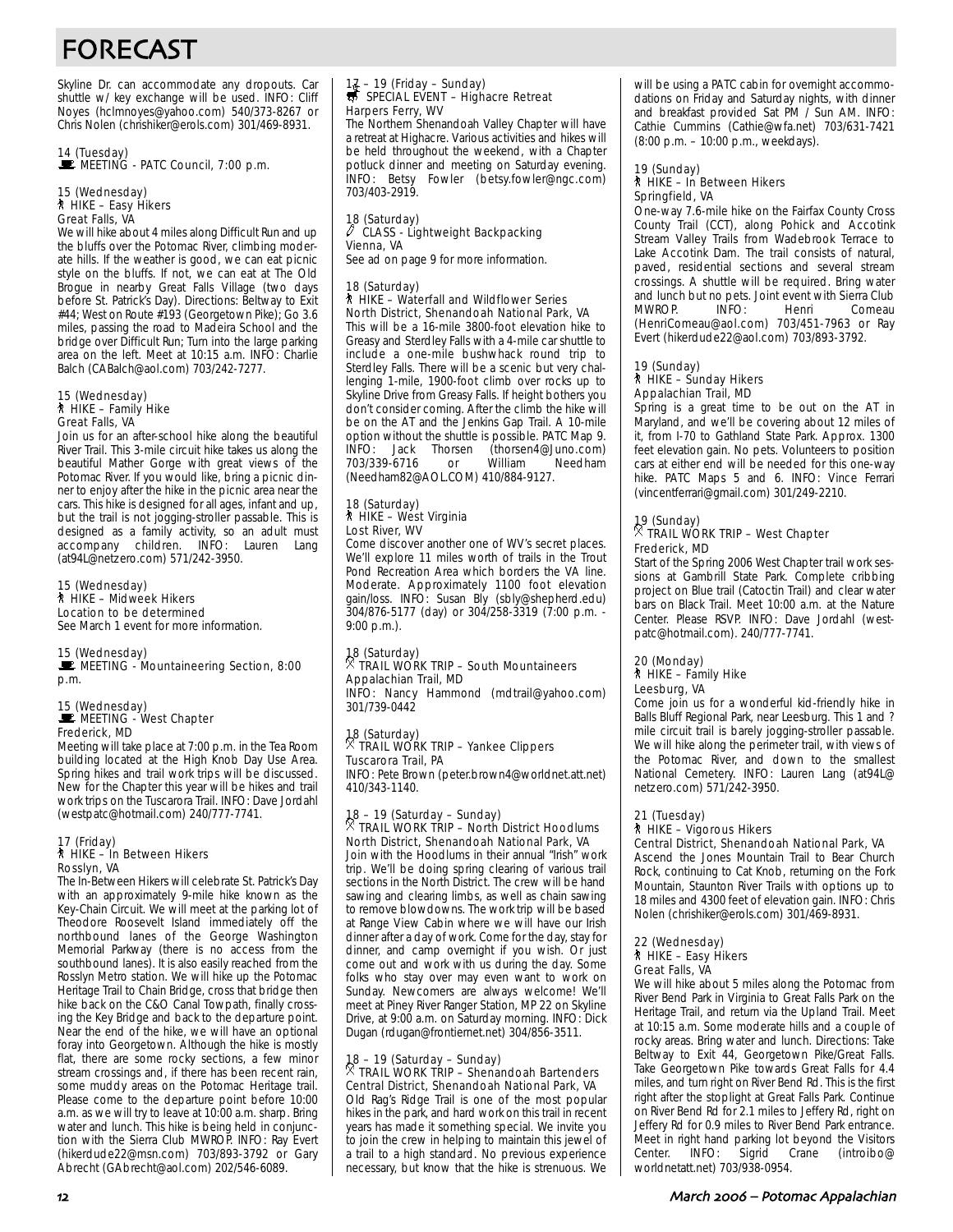# **FORECAS**

22 (Wednesday) ` HIKE – Midweek Hikers Location to be determined See March 1 event for more information.

22 (Wednesday)<br>■ MEETING - Trail Leadership

### 23 (Thursday) a CLASS – Women's Backpacking (REI) Rockville, MD

7:30 p.m. Don't miss out on the details. With the right gear and the right fit you'll get the most out of your outdoor adventures. Join our women's outdoor adventure specialists for an evening of dialogue and demonstration of gear, regional destinations, nutrition and training. INFO: Mark Nelson (mnelson@rei.com) 703/379-9400.

#### 25 (Saturday) ` HIKE – Natural/Cultural History Hike North District, Shenandoah National Park, VA

Join Len Wheat, noted PATC author on Park cultural resources, and Bob Pickett, PATC Naturalist, on a 6- 8 mile bushwhacking adventure in the Frazier Hollow region of Shenandoah National Park. We will visit numerous home sites and cemeteries and talk about the lifestyles of the mountain residents that lived in these woods for over 150 years. Depending on local conditions (and Skyline Drive closings), an alternate hike may be chosen by the leaders. INFO: Bob Pickett 301/681-1511.

## 25 (Saturday)<br>■ MEETING – North Chapter Thurmont, MD

INFO: Pete Brown (peter.brown4@worldnet.att.net) 410/343-1140

#### 25 (Saturday) . TRAIL WORK TRIP – Massanutten Mountain South District Luray, VA

Help pitch in to get the Massanutten Mountain South District trails in GWNF back into shape. We will meet in the parking lot of the Forest Service Visitors Center on Hwy. 211 at 9:30 a.m. Experience is unnecessary. Training and tools can be provided. Please bring your lunch, water, appropriate clothing, and leather gloves. This trip is subject to prevailing or forecast weather. Please check before going to the meeting site. I can provide you with the exact location of the trail we will be working on as<br>the date approaches. INFO: Tate Heuer the date approaches. INFO: Tate Heuer (tate@wth2.com) 202/255-6055.

### 25 – 26 (Saturday – Sunday) a CLASS – Hike Leader Training Vienna, VA

This weekend course will be conducted at the PATC Headquarters building in Vienna and is designed to prepare you to lead hikes. The two-day course uses classroom and outdoor instruction to prepare participants with skills to lead safe and enjoyable hikes with minimal environmental impact. Topics covered include medical emergencies, personal equipment, Leave No Trace, leadership, planning, standard procedures and navigation. Scenario exercises will also be used emphasize hike leadership skills. Cost: \$20 for PATC members, \$35 for non-members. Registration: Send payments to PATC, HLT Course, 118 Park Street, SE, Vienna, VA 22180-4609. Pre-registration is required. INFO: Eric VanNortwick (TPHLT@patc.net) 571/264-9513.

## 25 – 26 (Saturday – Sunday)<br>15 SHELTER WORK TRIP - West Shelter Crew Hancock, MD

Help the West Shelter Crew kick off our building season at the beautiful Ruth Morris/Vos Tract located right off of I-70 in West Virginia. We're in the early stages of constructing a brand new shelter for the Tuscarora Trail. After work we'll enjoy home-cooked meals and overnight at Little Orleans Cabin. INFO: Henry Horn (athike@aol.com) 301/498-8254

## 25 – 26 (Saturday – Sunday) . TRAIL WORK TRIP – Cadillac Crew Martinsburg, WV

The Crew started an emergency Tuscarora Trail relocation at the north end of Sleepy Creek WMA in November last year. The trail relocation must be complete by June this year to comply with a new property owner who wants the current trail off his property. This is a challenging project to build the trail through a steep rock field. Bring water and a lunch for Saturday noon. Community dinner on Saturday night. Overnight location to be determined. INFO: Jon or Katherine Rindt (jkrindt@ adelphia.net) 540/635-6351.

### 26 (Sunday) . TRAIL WORK TRIP – South Mountaineers Appalachian Trail, MD

INFO: Nancy Hammond (mdtrail@yahoo.com) 301/739-0442

28 (Tuesday)<br>■ MEETING - Shenandoah Mountain Rescue Group (Business meeting), 7:30 p.m.

# 29 (Wednesday)<br>
CLASS - Notice

#### a CLASS – Nature Photography 101 (REI) College Park, MD

7:00 p.m. If you're an outdoor enthusiast with an interest in nature photography, you won't want to miss this clinic! Nature photographer Christine Kent Bowles will introduce you to the basic types of nature photography, the essential ingredients of great nature photographs, and the importance of good composition. She'll provide basic equipment recommendations and will point out special issues to consider when taking photographic equipment into the outdoors. A slide show of Christine's nature images will also be featured. INFO: Mark Nelson (mnelson@rei.com) 703/379-9400.

#### 29 (Wednesday) ` HIKE – Easy Hikers Great Falls, MD

Approximately 5 easy miles on the C&O Canal Towpath. Meet at the parking lot near the Great Falls Tavern Visitor's Center in Great Falls Park, MD at 10:15 a.m. From Beltway, go west on Clara Barton Parkway to its end at MacArthur Blvd. Go west on MacArthur Blvd to Great Falls Park. Bring water and lunch. No pets. INFO: Alec McRae 202/686-1788.

#### 29 (Wednesday) ` HIKE – Midweek Hikers Location to be determined See March 1 event for more information.

## 29 (Wednesday)<br>第 SPECIAL EVENT – New Zealand (REI) Bailey's Crossroads, VA

7:30 p.m. Join Ed Neville and Tonya Fish for an armadventure down under. Experience the Waipoua Kauri Rain Forest, and the Tongariro Crossing, New Zealand's most scenic one-day trek. Kayak with New Zealand fur seals off Abel Tasman National Park, and paddle the famed Milford Sound. From whale-watching off the Kaikoura coast to photographing the rare yellow-eyed penguin. Ed and Tonya did it all, including diving off Poor Knights Island: rated as one of the top 10 dives in the world by Jacques Cousteau. Tonya and Ed will provide insight on planning your own down under adventure so don't miss this one! Also visit www.edneville.com/ to see the amazing New<br>Zealand gallery. INFO: Mark Nelson Zealand gallery. INFO: Mark Nelson (mnelson@rei.com) 703/379-9400.

## 30 (Thursday) a CLASS – GPS 101 (REI) College Park, MD

7:00 p.m. Learn how GPS receivers work and what affects accuracy, as well as features, benefits and how to choose a model. We'll also include a brief overview of online resources and batteries, water and shock resistance and accessories. INFO: Mark Nelson (mnelson@rei.com) 703/379-9400.

#### 30 (Thursday) ` HIKE – Family Hike Seneca, MD

Grab your loppers and join us for an after-school hike on the Seneca Creek Greenway and the C&O Towpath. This 1.5 mile, out-and-back hike will take us past the red sandstone remains of a stone-cutting and polishing mill, and past the Seneca Red Sandstone Cliffs to a stone quarry. The quarry, our turn-around point, is a great place for the kids to climb up, over, and around the rocks. The trail is likely to be overgrown, so if you have them, bring loppers or pruners to help us open up the trail as we walk along. If you would like, bring a picnic dinner to enjoy at the picnic area near the parking lot after the hike. This hike is designed for all ages, infant and up, but the trail is not jogging-stroller passable This is designed as a family activity, so an adult must accompany children. INFO: Lauren Lang (at94L@netzero.com) 571/242-3950.

#### 31 – 4/2 (Friday - Sunday) \* BACKPACKING TRIP – St. Mary's Wilderness Appalachian Trail, VA

Backpack along the AT in this 2 1/2 day trip from Hog Camp Gap to the Tye River / VA 56 (see PATC Map 13). We will be hiking 19.3 moderate/strenuous miles at elevations 3500 ft. (start) to 4060 ft. (The Priest) to 970 ft. (Tye River / VA 56). We should meet Friday afternoon (the 1/2 day) to shuttle cars and camp at southern end of hike. INFO: Susan Bly (sbly@shepherd.edu) 304/876-5177.



#### 1 (Saturday)

#### DEADLINE – May Potomac Appalachian Material due to editors 5:00 p.m.

All items for the next issue of the newsletter due. Send Forecast events to PA-Forecast@patc.net and all other articles to the editor at PA@patc.net. NOTE: Do not send photos or articles to headquarters. E-mail for address.

#### 1 (Saturday)

#### $^\times$  TRAIL WORK TRIP – South Mountaineers Appalachian Trail, MD

INFO: Nancy Hammond (mdtrail@yahoo.com) 301/739-0442.

#### 1 (Saturday)

#### $^\times$  TRAIL WORK TRIP – Yankee Clippers Appalachian Trail, MD

INFO: Pete Brown (peter.brown4@worldnet.att.net) 410/343-1140.

#### 3 (Monday) ` HIKE – Family Hike Round Hill, VA

Join us for a kid-friendly hike on the AT. This circuit hike will be about 2.5 miles long. We will hike up to Bear Rocks, where the young and young at heart can climb up, over, and all around the rocks. Then we will hike over to Bear's Den Hostel, around the historical trail, and back to the rocks. INFO: Lauren Lang (at94L@netzero.com) 571/242-3950.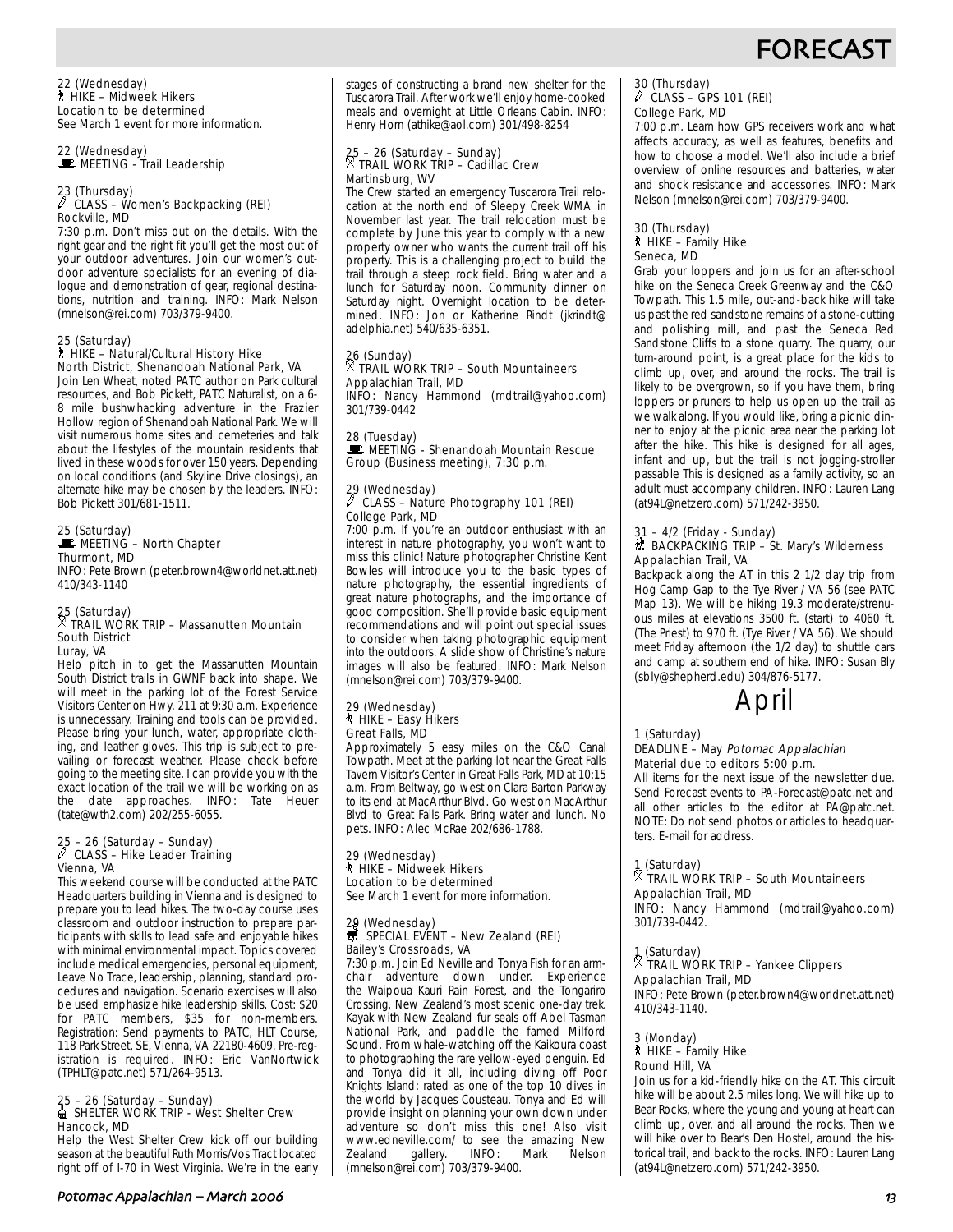# FORECAST

## 4 (Tuesday) ` HIKE – Vigorous Hikers Edinburg, VA

County Line Trail Trail south of Rt. 55 (along the VA/WV border). Hike south along Tuscorora Trail from Rt. 55 to Waites Run and return via Wilson and Vance Cove trails. 20 miles and 1600 ft. elevation gain. INFO: Cliff Noyes (hclmnoyes@yahoo.com) 540/373-8267.

#### 4 (Tuesday)  $\mathbf{\mathbf{\mathbf{\mathbb{E}}}}$  MEETING - Trail Patrol, 7:30 p.m.

#### 5 (Wednesday) ` HIKE - Easy Hikers Swain's Lock, MD

6-mile hike on C&O Canal to Pennyfield Lock and back. Bring lunch and water. Meet at 10:15 a.m. at Swain's Lock. Take Exit 39 on Capital Beltway to River Road. Go 2 miles past Potomac, Md. Then left 0.3 miles on Swains Lock Road. No pets. INFO: Mary-Margaret McGrail 703/751-8126.

#### 5 (Wednesday) ` HIKE – Midweek Hikers Location to be determined

See March 1 event for more information.

### 5 (Wednesday)  $\mathbf{\dot{F}}$  MEETING - New Members (PATC), 7:30 p.m.

## 8 – 9 (Saturday – Sunday) ` HIKE – North Chapter Little Orleans, MD

A hike in Green Ridge State Forest, from the PA/MD line to the C&O Canal. Day hikes with an overnight at the Little Orleans Cabin. Northern Spur 6.3 miles. Southern Spur 11.0 miles. INFO: Chris Firme (bncfirme@innernet.net) 717/794-2855 after 6:00 p.m.

### 11 (Tuesday)

## ` HIKE – Vigorous Hikers

Central District, Shenandoah National Park, VA Franklin Cliffs. A 15-mile circuit with 3700 feet ascent begins at Hawksbill parking, goes south on the Skyland-Big Meadows Trail to the Rose River Loop Trail up the Dark Hollow Falls Trail to Big Meadows returning on the AT ending with climb of Hawksbill. INFO: Chris Nolen (chrishiker@erols.com) 301/469-8931.

### 11 (Tuesday)

MEETING - PATC Council, 7:00 p.m.

### 12 (Wednesday)

` HIKE – Midweek Hikers Location to be determined

See March 1 event for more information.

#### 12 (Wednesday)

MEETING - Mountaineering Section, 8:00 p.m.

#### 15 (Saturday) ` HIKE – Natural History Wildflower Hike McLean, VA

Bob Pickett, PATC Naturalist, leads this traditional PATC wildflower hike in Turkey Run Park, along the GW Memorial Parkway, for his 17th year! This is perhaps the premier early season wildflower site within the metropolitan area. More than 30 species of flowering plants will be seen along this five-mile hike. Please note, the first section of the hike may take us through some muddy areas and numerous, easy stream crossings. INFO: Bob Pickett 301/681-1511.

## 15 (Saturday) . TRAIL WORK TRIP – Rock Creek Park Washington, DC

8:15 a.m. – noon. Join us for our first work trip of the year. Please come and help make this trip a success. Meet at the Rock Creek Nature Center located south of the Military Road NW park entrance. INFO: Alex Sanders (wdctrails@yahoo.com) 703/465-8140 or Ranger Ken Ferebee at 202/895-6221.

### 15 (Saturday) . TRAIL WORK TRIP – Yankee Clippers Tuscarora Trail, PA INFO: Pete Brown (peter.brown4@worldnet.att.net)

410/343-1140.

#### 18 (Tuesday) ` HIKE – Long Distance Hike Front Royal, VA

A 30-mile + loop around the Massanutten Mountains. This self-supported hike will loop starting at Elizabeth Furnace west on the Tuscarora Trail, south on the Massanutten West Trail, north on the Massanutten East Trail and the Tuscarora Trail back to Elizabeth Furnace. INFO: Chris Nolen (chrishiker@erols.com) 301/469-8931 or Cliff Noyes (hclmnoyes@yahoo.com) 540/373-8267.

#### 19 (Wednesday) ` HIKE – Midweek Hikers Location to be determined See March 1 event for more information.

#### 22 (Saturday) ` HIKE – Tuscarora Trail Series Hedgesville, WV

River Rd. to Spruce Pine Park (WV 9). 5.4 miles easy hike. Elevation change of 300 feet. We will be going through gently rolling land that includes various PATC properties and other private lands. It will end with a short road section before reaching Spruce Pine Roadside Park. INFO: Jason Rainville (superjasonr@hotmail.com) 304/262-0994.

## 22 (Saturday) . TRAIL WORK TRIP – South Mountaineers Appalachian Trail, MD

INFO: Nancy Hammond (mdtrail@yahoo.com) 301/739-0442.

### 22 – 23 (Saturday – Sunday) a CLASS - CPR/AED/Basic Wilderness First Aid Vienna, VA

9:00 a.m. –5:00 p.m. This two-day class provides American Heart Association certification in Adult CPR, AED, and Basic First Aid. The second day the student will learn American Safety and Health Institute (ASHI) Basic Wilderness First Aid. All certifications are valid for two years. Cost of the class is \$120 for Trail Patrol Members and \$130 for Non-Trail Patrol Members. Pre-Registration is required by April 14. Go to www.patc.net/volunteer/trailpatrol.com for more information and the registration form. INFO: Saleena DeVore (tp1staid@patc.net) 540/972-8394.

#### $22 - 23$  (Saturday – Sunday)<br> $\sqrt[3]{6}$  CLASS – Chainsaw Cortific a CLASS – Chainsaw Certification Shenandoah National Park Headquarters

See ad on page 3 for more information.

### 22 – 23 (Saturday – Sunday) a CLASS - Traditional Tools Workshop Pinnacles, Shenandoah National Park See ad on page 8 for more information.

## 22 – 23 (Saturday – Sunday) . TRAIL WORK TRIP – Cadillac Crew Martinsburg, WV

The Crew continues work on an emergency Tuscarora Trail relocation at the north end of Sleepy Creek WMA. This is a challenging project to build the trail through a steep rock field. Bring water and a lunch for Saturday noon. Community dinner on Saturday night. Overnight location to be determined. INFO: Jon or Katherine Rindt (jkrindt@adelphia.net) 540/635-6351.

#### 23 (Sunday) ` HIKE – Sunday Hikers Great Falls, VA

Come out for a gentle, but very long hike on the C&O Canal Towpath. Starting at the Great Falls Tavern, we'll hike upriver as far as Riley's Lock (Lock # 24), then turn around for the return trip. The total distance will be 17 miles. We'll see what remains of the Seneca Creek Aqueduct at Riley's Lock. This will be a great training hike for those planning to do the Sierra Club/MWROP 100/80/50K one-day hike the following weekend. No pets. INFO: Vince Ferrari (vincentferrari@gmail.com) 301/249-2210.

#### 25 (Tuesday) ` HIKE – Vigorous Hikers Linden, VA

An annual excursion into the fabulous trillium and other wildflowers of the Thompson Wildlife Management Area, about 15 miles and 3300 feet of elevation gain. INFO: Chris Nolen (chrishiker@erols.com) 301/469-8931.

### 25 (Tuesday)

MEETING - Shenandoah Mountain Rescue Group (Business meeting), 7:30 p.m.

#### 26 (Wednesday) ` HIKE – Easy Hikers

#### Brandywine, MD

A four-mile easy circuit hike with optional two-mile extension in Cedarville State Forest. From beltway exit 7, south on MD route 5 (Branch Ave), merging with US 301 after 10 miles. Then stay in left lane for 1.8 miles to traffic light at Cedarville Road. Turn left and continue 2.4 miles to state forest sign at intersection with Bee Oak Road. Turn right, proceed 1 mile to meeting place outside forest office at 10:15 a.m. Entrance fee \$4 per car, possible discount for MD residents. Bring lunch and water. INFO: Paul Van Order 703/536-4378.

#### 26 (Wednesday) ` HIKE – Midweek Hikers Location to be determined

See March 1 event for more information.

### 29 (Saturday)

#### $\ell$  CLASS – Billy Goat Trail Stewards Great Falls, MD

9:00 a.m.- 5:00 p.m. Join the Billy Goat Trail Steward Program, a Volunteers-in-Parks program at the C&O Canal. Billy Goat Trail Stewards hike the trail, assisting park rangers by providing visitors with information on the park, Leave-No-Trace principles, and basic first aid. The program is managed cooperatively by PATC, the National Park Service, and the Nature Conservancy. Additional training classes will follow, for park orientation and radio use, and first aid and CPR. To learn more, visit www.nps.gov/choh. INFO: Ranger Rod Sauter (Rod\_Sauter@nps.gov) 301/767-3702 or Georgeann Smale (gsmale99@yahoo.com). ❏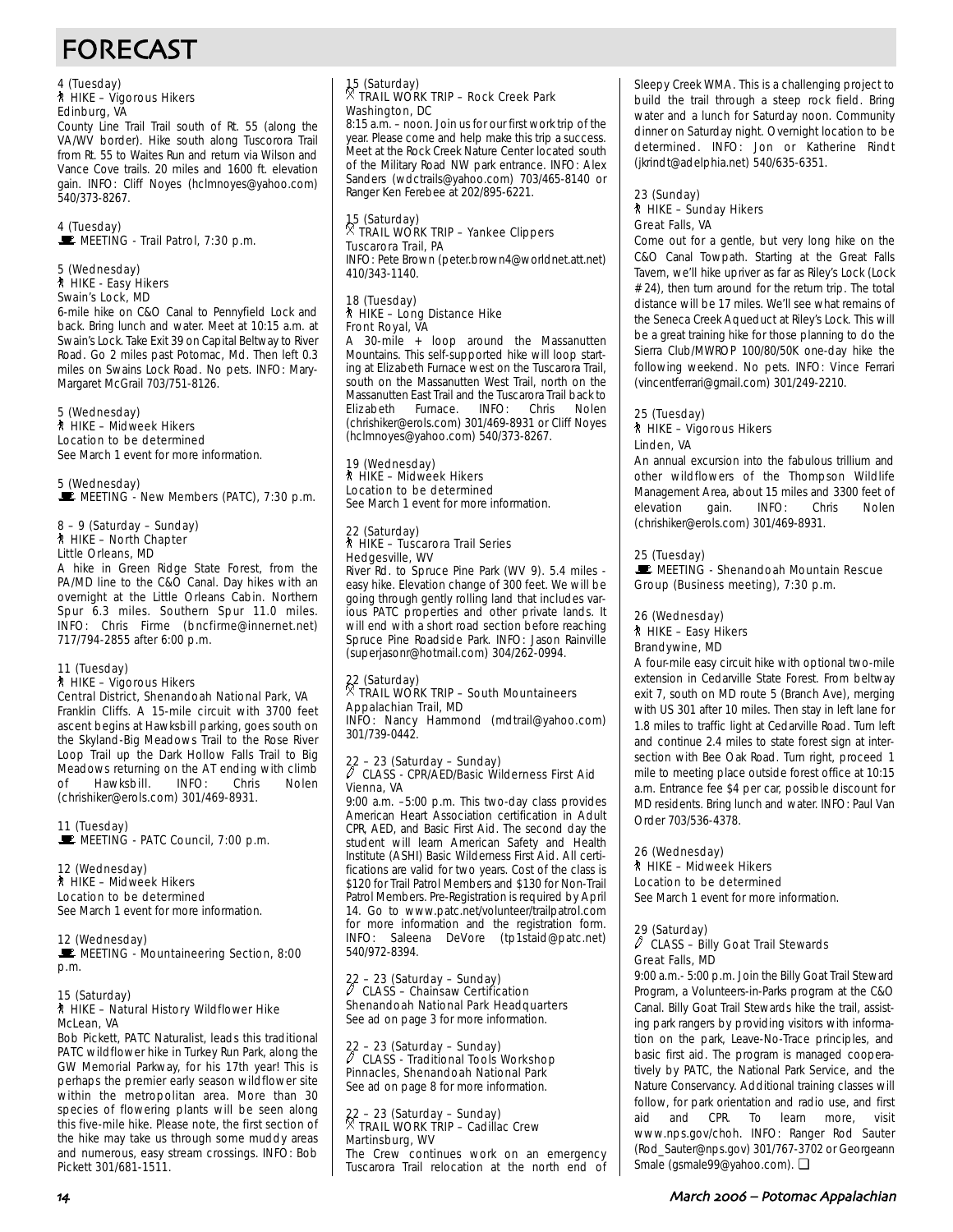# Bob Pickett's Appalachian Nature: Spring is Here!

For me, March means spring is here! Woodcocks are "peenting" in old fields; spotted salamanders and wood frogs are going through their mating frenzy; bloodroot, hepatica, and toothworts are blooming; and the days, oh, the wonderful days, are getting long! Spring azures, mourning cloaks, and question mark butterflies are flying through the woods, mourning doves are laying eggs, queen bees are searching for homes, and the worms have come back to the surface of our yards, thus earning March's full moon status as the Worm Moon by the Native Americans.

It's only natural for us to focus on the terrestrial environment, but March signals the beginnings of spring in the aquatic world as well. The first mayfly species of the season will emerge from the water as subadults, or subimagos. They have spent the winter as aquatic larvae, growing and shedding their skins between 12 and 27 times, depending on species. Many species will float to the water surface and emerge from the last larval skin by using it as a raft. These species fly from the water surface in just a few seconds, because they are vulnerable to being eaten by fish. This stage is considered a subadult because the reproductive system has not finished developing in this stage. It is only with one last molt (even the wings will lose their covering) that they have completely developed into an adult, known as an imago. Mayflies are the only insects with a subimago stage. This is also the month when the hatchlings of brook trout, known as fry, will emerge from their wintering beds, where the eggs were laid the previous October.

Brook trout are essentially Pleistocene relics. Originating in far Northern waters, their ranges were expanded south by the advancing ice of the glacial period. As the last Ice Age released its grip on our region, brook trout, like so many other cold-habitat species, such as red spruce, balsam fir, Shenandoah salamanders, northern flying squirrels, and water shrews, which permeated our region 20 thousand years ago, have found themselves struggling to survive in suitable habitats, now isolated on virtual mountaintop islands.

Brook trout have certainly played a role in SNP. In 1929, only months after becoming president, Herbert Hoover established a retreat along the headwaters of the Rapidan River, which he called Rapidan Camp. In selecting a site, his three requirements were to find a site: on a trout stream; within 100 miles of Washington, DC; and above 2,500' elevation, so as to be away from mosquito-breeding waters. Rapidan Camp became such an important landmark that Skyline Drive, begun in 1931, was originally designed to turn east at Big Meadows and continue downhill and end at his retreat! Incidentally, if this location had not worked out, his retreat would have been established on the Hughes River, where Corbin Cabin is located.

By the time that SNP was established in 1936, brook trout populations within most streams had experienced moderate to severe degrees of degradation as a result of local harvesting pressure and destructive land use impacts. (It was only because of significant stocking of rainbow, brown, and brook trout in the Rapidan River, that Hoover's hideaway was such a prolific trout stream!)

Official brook trout restoration within selected streams in the newly established park began in 1937. From 1940 through 1949, approximately 182,000 eastern brook trout were stocked within 16 park streams. Additionally, three of the 16 streams (Rose River, Rapidan River, and Moorman's River, North Fork) were stocked with approximately 9,300 rainbow trout (Oncorhynchus mykiss) beginning in 1943.

A SNP fisheries study was completed in 2004 in which 32,694 fish of 29 species were captured through electrofishing ("SNP Fisheries Monitoring Program Annual Report" for 2004). The total includes 9,779 brook trout, 65 brown trout (principally from the Rose and Hughes Rivers), and 20 rainbow trout (from the Moorman's River, North Fork). The brown trout are remnants of the former stocking efforts, which have resulted in a sustained population within the park. While no brown trout are stocked in any stream that comes out of the park, rainbow trout are still stocked in a number of east slope streams (outside the park). Rainbow trout reproduction was documented in the lower Moorman's River (within the park) for the first time since 1957. The park is working with the Commonwealth of Virginia with the desired goal of discontinuing the stocking of rainbow trout in these streams in order to protect the native brook trout.

DNA studies from this study revealed several interesting facts. First, brook trout from Rapidan and Staunton Rivers are genetically similar to the brook trout of the southern Blue Ridge including the Great Smoky Mountains. The Rapidan fish are likely the survivors of a restoration program from the mid 1950s involving juvenile trout from a federal hatchery in eastern Tennessee. Second, DNA analysis was performed on the 2002-2003 samples from 16 sites (685 brook trout) representing all three of the major drainages (Potomac, Rappahannock, and James) that occur within the park. Statistical analyses have shown a high degree of genetic differentiation in trout among the three drainages and among tributaries within the drainages.

The Virginia Department of Game and Inland Fisheries (VDGIF) maintains a massive trout stocking program. Just outside the park, the eastern streams are stocked nine times a year! The VDGIF reports an annual stocking of over 1.2 million catchable-size trout in more than 180 stream sections and lakes from October to June in Virginia.

Brook trout are the only native trout in our Appalachian streams. Their range has been reduced by the introduction of rainbow trout from the Western United States and brown trout from Europe. The brown trout and, to a lesser extent, rainbow trout are more aggressive than the brookies, and as a result, brookies have been forced to high-elevation headwater streams where food, space, and spawning habitat are limiting. Add to this, acidification of the streams from acid rain, deforestation, and sedimentation from changes in land use, suitable habitat for brookies has significantly declined since 1900.

Threats to our native brook trout come from natural sources, as well as human-induced impacts. Within SNP, a major impact on the native brook trout population occurs during summer droughts, when streams become isolated pools, and brook trout become "swimming ducks" for Northern water snakes, which will remove all fish from one pool before traveling to the next pool.

What's the easiest way to differentiate a native brook trout from the introduced brown and rainbow trout? The most obvious is the white leading edge of the bottom, or ventral, fins. And, our brookie has a dark body with light spots, while the brown and rainbow have light backgrounds with darker spots. ❏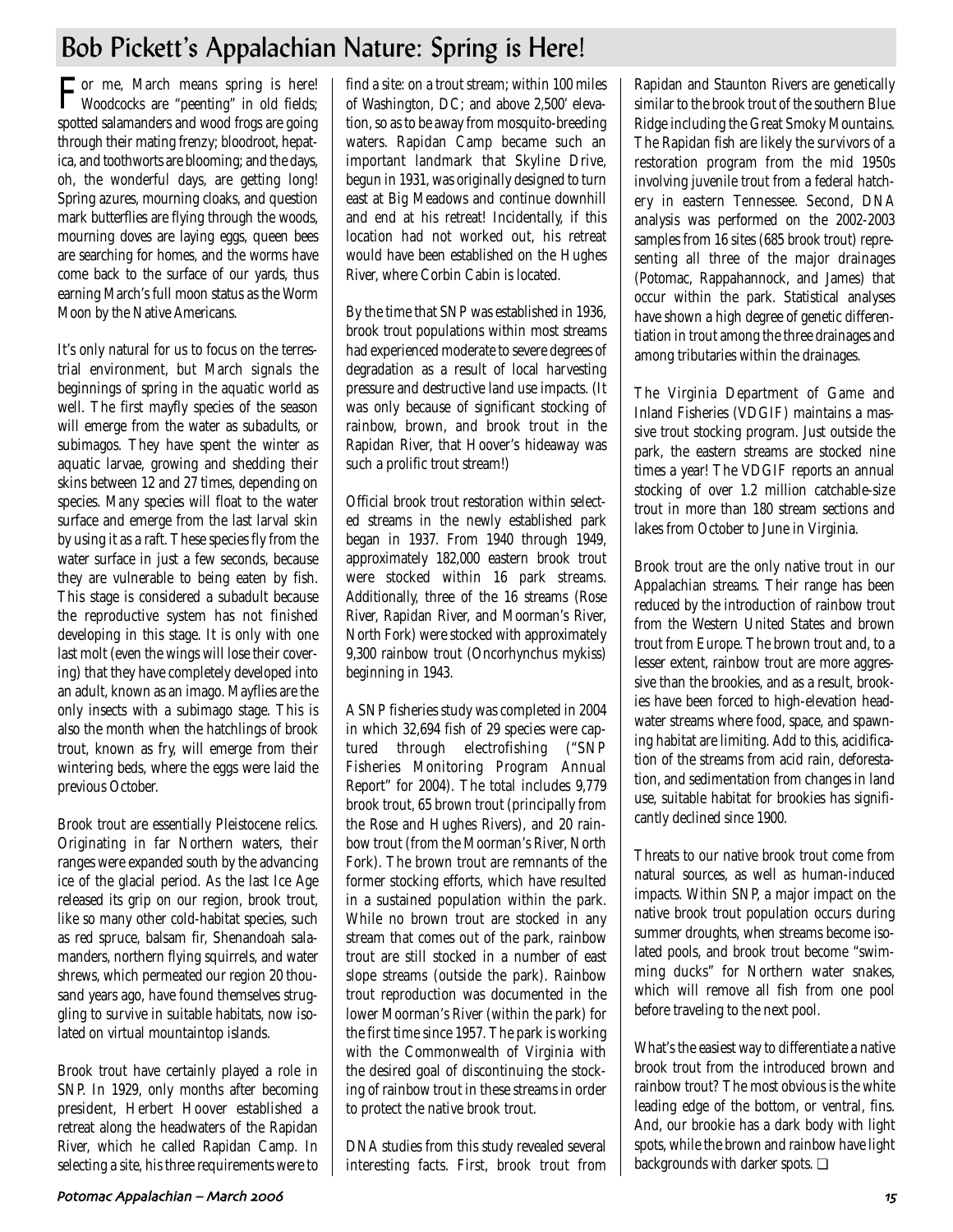# TRAILHEAD

Where is winter? After a cold period with snow and ice in early December, January has been rather mild. Time will tell what surprises February and March have in store for us. There have been periods of strong winds over the past month and some reports of many blowdowns. If the mild weather continues and you get an opportunity, check your trails.

## **Highlights of SNP-PATC Meeting**

The annual planning meeting to coordinate PATC activities in SNP was held on Jan. 28 at Headquarters in Vienna. SNP DMs, SNP Rangers, and Karen Lutz and Bob Sickley from ATC attended.

Some items of interest from the meeting:

– Old Rag parking lot and connector trail are on hold. Environmental concerns are still being addressed, and the project will not start until the process is completed.

– Due to funding cuts, the Panorama rebuild will be smaller. Exact plan and timing of rebuild is evolving at this time.

– The status of the White Oak Cabin is still being discussed. It will either be closed or restored.

– The AT relocation over Hogback Mountain in the North District has been approved. The Hoodlums Trail Crew will be lead on the project.

– First aid/CPR courses will continue to be given with chainsaw classes. Location of chainsaw classes will be announced when plans are completed.

– The PATC-SNP Cooperative Agreement for 2006 was discussed. There is still a need to eliminate all offset blazes on SNP trails to comply with SNP policy. PATC requested SNP simplify the project proposal form in future agreements. The issue of medical forms for volunteers to carry in the park will be addressed as a continuing action.

– SNP budget is trending down, while operating costs are trending up. Restructuring of the trails maintenance organization is being considered to reduce costs. The rangers PATC has worked with for a number of years will all retire in the next five years and probably will not be replaced on a one-for-one



Jacco de Zwart and Dan Buchholz discover the pleasures of a sharp crosscut saw while cutting blowdowns on the Big Schloss Cutoff Trail and Mill Mountain Trail on Great North Mountain

basis. PATC may need to pick up more of the trail work in the park.

– A rock outcrop management plan is being developed. The first public hearing will be held in April. The plan will address environmental impacts, primarily from rock climbing.

– PATC will work with SNP to keep the fiveyear plan for projects on the AT up-to-date. The five-year plan serves as a basis for ATC funding of trail work and for scheduling of the Mid Atlantic ATC Trail Crew. The fiveyear plan will be an agenda item for the September district managers meeting.

– The Blue and White Crew Web site was given the "Certificate of Excellence in Trail Web site Creation" by the SNP trail folks. Crew leader Kerry Snow is hoping to get overseers to use the resources on the Web site for information and planning.

## **A Deal For You**

I knew my section of the AT in SNP would be a mess after the heavy, wet snow that fell at the end of October, but I was headed out of town the first week in November for several weeks with no time to get up to do trail work. So imagine my relief when I received an email message from SNP trails guru, Shawn Green, with the subject line, "A Deal for You!"

Shawn said, "Hikers are telling me that your section of AT needed some work, so I took a long lunch break today and it is true, the trail does need some work. The first half-mile going north from Simmons Gap is a maze of broken poplar limbs, maples, spice bush, and witch hazel. Anyway, on Nov. 5, I have a small group of 10-year-old Scouts and their parents who I had lined up to clear waterbars on my section. I am sure that they would prefer to cut and drag limbs rather than clear waterbars. With your permission, we can clear the storm-damaged trees from your section. I estimated that there are about 40 to 60 limbs or broken saplings that need to be cut and/or dragged off the trail and no chainsaw needed."

What a godsend. When I returned, I asked Shawn how his trip went. He replied, "My Scout group had a near perfect day for trail work. We had five adults and five Scouts. We were able to finish the job in about two hours. I logged in 10 hours of work on the trip report. When we left the trail it was clear of obstacles, but I am sure as the winter goes on more broken limbs will tumble into the trail. It was the perfect work trip for Cub Scouts – no down

See Trailhead, page 17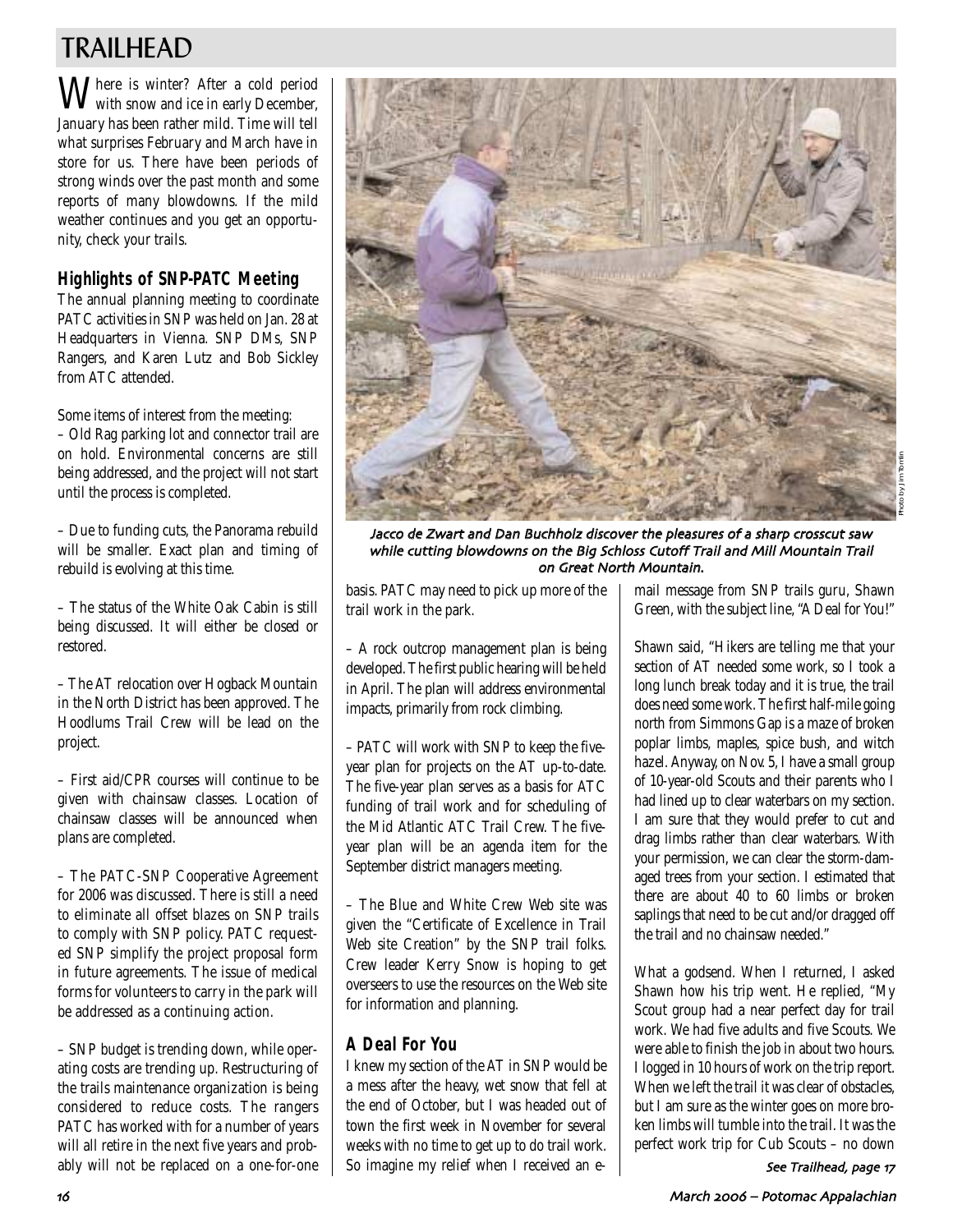### Trailhead, from page 16

tree over 5''. Everything could be handled by pruning saws and loppers, plus the weather was perfect."

It's not the first time Shawn has helped out this grateful overseer! Thanks, Shawn and Scouts! *Eric Seaborg, trail overseer.*

### **Traditional Tools Workshop**

There will be a traditional tools workshop at Pinnacles in SNP on April 22 and 23. Focus will be on crosscut saws and axes. Our own Dan Dueweke, a very experienced and skilled sawyer, has the lead. You have an opportunity to learn how your grandfathers/grandmothers and great-grandfathers/great-grandmothers cut down trees and then bucked them into useable pieces. You can learn how to cut trees by hand yourself. More and more people lack any degree of such skill – you can be one of the chosen few. Contact Heidi Forrest (HForrest@patc.net). to sign up for this opportunity.

## **ATPO Five-Year Plan**

Kerry Snow, PATC representative to the Mid Atlantic Regional Partnership Committee, wants to remind AT district managers that the ATPO five-year plan is updated annually, and that all trail-related projects should be submitted for inclusion in the plan, even if ATC/ATPO funding or assistance is not anticipated. The database of projects is a very valuable planning tool, not just to PATC but for our various partners as well. Projects that will require financial or manpower assistance must be approved as part of the five-year process, so early inclusion is essential for timely improvements to the trail. The deadline for the annual submission by district managers will be the Fall Trail Management meeting. Please take a few minutes to review the current list of projects. The list can be obtained from the PATC supervisor of trails or from the MARPC representatives (Kerry Snow and John Hedrick).

## **Blue and White March Kickoff**

The Blue and White Crew will begin their weekend schedule in March. The crew schedule is posted on blueandwhitecrew.org. The 2006 calendar includes nine weekend work trips, two Gala Vegetation Festivals, two Madison County bicycle tours, and several training workshops. New members are always welcome. The crew has scheduled several rehab projects on the AT, as well as trips to White Oak Canyon, Catlett Mt. Trail, and other blue-blazed trails in the park. The first crew trip of the season will involve removing over-winter blowdowns from the AT and other trails. Early reports suggest that this has been a particularly bad year for blowdowns, so overseers are encouraged to hike their sections soon in order to report significant damage. Details about all of the upcoming crew events, in addition to photos from previous seasons, can be found on the crew Web site.

## **Great North Mountain**

The unusual mild and dry January lent itself to a few unusual midwinter trail work visits on Great North Mountain. Working on Sundays to avoid bear hunters, new blowdowns that had been created by the frequent gusty winds of the month were dispatched. Special thanks go to Dan Dueweke, PATC's crosscut saw shogun, who provided a two-person saw and sharpening expertise, which made it possible to remove many large blowdowns on a short winter day. Many thanks also go to members of the National Institutes of Health Hiking Club, who provided four energetic volunteer scientists for one blowdown-clearing expedition: Dan Buchholz, Dave Soucy, Frank Shewmaker, and Jacco de Zwart made short work of trail-blocking trees on Big Schloss Cutoff Trail and Mill Mountain Trail. These researchers found themselves on the cutting edge as they discovered the natural beauty of a razor-sharp crosscut saw going through a 20-inch dead oak!

The Great North Mountain trail crew, the Stonewall Brigade, will resume monthly work trips on the third Saturdays of the month, hopefully beginning in March. A full slate of various trail-related maintenance activities are planned for 2006. Look in the Forecast section of the *PA* for the latest information.

### **January Lasagna Fest**

The Cadillac Crew ventured out in January to help Chris Brunton clear roadside brush on the access road to Blackburn Trail Center. January work trips are always questionable due to weather but it turned out to be a great weekend. Some 20 volunteers showed up to enjoy outdoor work and to socialize. Sandi Mara's food fest of lasagna and meatballs on Saturday evening hit the spot after a long day. The food disappeared fast helped by "Just Jim," a south-bound AT thru-hiker who happened to stop by at the right time.

Trail building projects for the crew this coming season include the emergency relocation of the Tuscarora Trail at the north end of Sleepy Creek WMA in West Virginia and a new Tuscarora connector trail to form a loop that includes the Shockeys Knob shelter. For some good exercise (hard work), check the Forecast for trail-building work trips.

Please send any interesting tale, technical advice, individual or group accomplishments, and trail maintenance questions to Trailhead, c/o Jon Rindt, 621 Skyline Forest Drive, Front Royal, VA 22630 or to jkrindt@adelphia.net. ❏

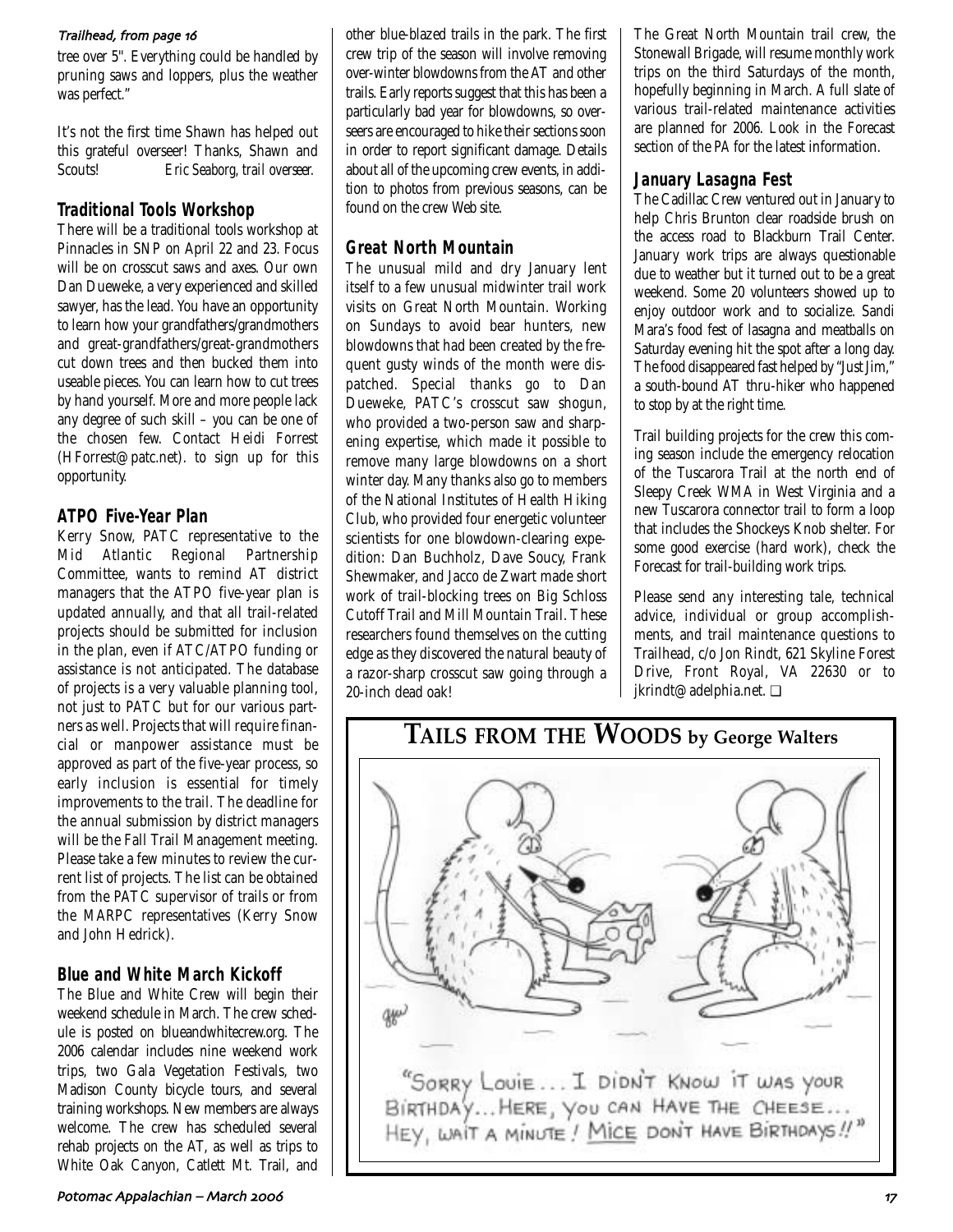# Management **Committee** Receives Grant

The AT Corridor Management Committee<br>has received a grant to cover half the cost of printing a new brochure entitled "Your Neighborhood, The Appalachian Trail Corridor." The grant for \$450 was given as part of the L.L. Bean Grants to AT Clubs program.

The brochure is designed to assist corridor monitors in educating neighboring property owners about the AT corridor. There is a brief history of the trail and the establishment of the corridor. The role of the corridor monitor is outlined, and there is a brief list of NPS regulations for the corridor. Suggestions are given on how to help protect the corridor and volunteer for the club. Contact numbers and Web site addresses are given for PATC, ATC, and NPS. There is also an area for the corridor monitors to write their contact information.

Look for this brochure to be available around March 1. I want to thank L.L. Bean for their generous grant to the club for this project. ❏ *—Tom Lupp, Chair, AT Corridor Management Committee*

# AT Corridor **PATC Stream Monitoring in its Second Year**

By the end of this month, PATC volunteers will be knee-deep in water once again, capturing and identifying bizarre insect larva that live on the bottom of our Blue Ridge streams.

In an initiative begun last year, PATC is conducting water-quality monitoring on nine streams located on PATC properties. What we actually do is place flat-bottomed "D" nets on the bottom of the streambed and rub the animals off of rocks directly upstream, so that they drift into the net. After doing this in nine different locations among the pools and riffles and rootbanks, we gather all of our little creatures and begin to see what's there.

What we've caught is the larva of mayflies, stoneflies, caddisflies, dragonflies, and numerous other aquatic creatures. And, with many of these invertebrates exhibiting a limited level of pollution tolerance, we can make confident conclusions on the quality of the water based on the presence or absence of certain small macro-invertebrates.

Freshwater invertebrates are used more often than any other group of freshwater organisms to assess the health of freshwater environments. This process, known as biomonitoring, has become a significant activity for professional aquatic biologists, universities, and government agencies.

Our macroinvertebrate monitoring is easy to do. It doesn't require extensive monitoring equipment, the larva are easy to identify, and the results are extremely effective in evaluating stream quality. It's also an excuse to wade in the creeks and learn so much about the aquatic environment.

We are looking for more volunteers to join us this spring. No previous knowledge is required as we have free training available to us through the Audubon Naturalist Society. We have three groups monitoring three streams each, twice a year: once in the March/April period, and once in October/November.

If you want to join us, or learn more about what we're doing, please contact Bob Pickett at 301/681-1511.

By the way, while the results are not on the Web at this time, I can tell you that all of our streams fall in either the top category (excellent) or second category (very good). ❏

*—Bob Pickett*



# POTOMAC APPALACHIAN

(UPS-440-280) ©2006, Potomac Appalachian Trail Club, Inc.

Published monthly by the Potomac Appalachian Trail Club, 118 Park Street, S.E., Vienna, VA 22180.

Periodical class postage paid at Vienna, VA. Postmaster: send address changes to: Potomac Appalachian Trail Club, 118 Park Street, S.E., Vienna, VA 22180

Subscription: (Free with PATC membership) \$6.00 annually; \$.70 single copies.

# Volunteers Appointed in January *Trail Overseers*  Robin Kane **Appalachian Trail – Park Boundary Signs to** Compton Gap Sandra Gallagher Appalachian Trail – Beagle Gap to McCormick Gap Mike Sheehan Entry Run Trail – (both sections) George Schubert White Oak Canyon Trail – Skyline Drive to Waterfall Viewpoint Kim Lewers White Knob Trail Loreen Ellis, Corbin HollowTrail Co-Overseer Marilyn Duncan, Doyles River Trail Co-Overseer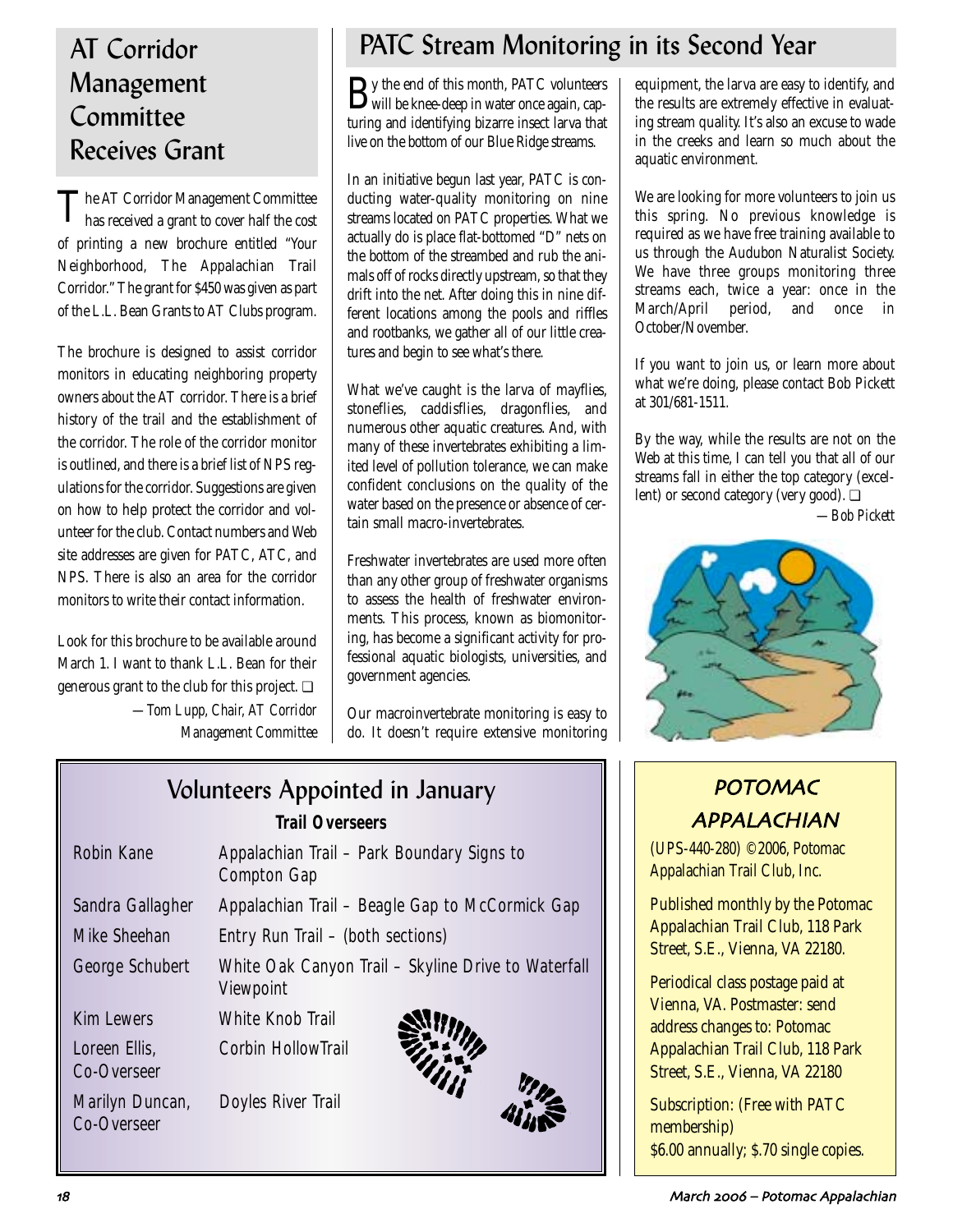# VOLUNTEER OPPORTUNITIES

## **PATC Tract Managers Needed**

Volunteers needed to manage PATC-owned Lands. Several locations available. Properties are up and down the AT in Virginia and Maryland and along the Tuscarora In Virginia, West Virginia, and Pennsylvania. If interested please contact Chris Mangold at 301/898-7979 or e-mail at csm5749@yahoo.com.

## **Who's Minding the Store? You Can!!!**

PATC is looking for a new chair of the Sales Committee. Duties would include: advise and supervise paid and volunteer sales staff, help with inventory of all PATC publications, establish sales policy and publication pricing, work closely with publications and maps committees to target future updates and publications. Anyone interested in this position please contact: Lee Sheaffer, Vice President-Volunteerism (thumpers@visuallink.com) 540/955-0736.

## TRAIL OVERSEER DISCOUNTS

PATC OVERSEERS GET DIS-COUNTS from the following merchants who support our volunteer programs: Blue Ridge Mountain Sports (Charlottesville, Tidewater) – 20%, Hudson Trail Outfitters (Metro D.C.) – 20%, The Trail House (Frederick, Md.) – 15%, Casual Adventures (Arlington, Va.) – 10%, Campmor (mail order via PATC HQ) – 10%, Weasel Creek Outfitters in Front Royal – 10%, The Outfitter at Harpers Ferry – 15%, and the sole source (Harrisonburg) – 10%. Check the back page of the PA for the latest trail, cabin, and shelter overseer opportunities. All PATC members receive a 10% discount from Blue Ridge Mountain Sports and Ranger Surplus (excludes BSA merchandise). Be sure to have your membership ID or overseer ID ready when you shop.

FOR SALE: Mamiya 35mm camera lenses, attachments and filters. \$50 obo. Contact Susan Bly at sbly@shepherd.edu or 304/876/5177.

## FOUND: MOTOROLA RADIO.

I found a Motorola radio on the Hannah Run Trail on Jan. 7. Please contact Jack (thorsen4@juno.com) 703/330-6717.

## WANTED: CAMPING EXPEDITION PARTNER

Six weeks in summer 2006 to western National Parks. Leisurely day hikes to alpine areas from pickup truck camper. Esthetics, not record-setting. Share expenses. (In 2005, six weeks, seven Natl. Parks, 9,000 miles, total cost for two people- – not each, was \$2,100.) Contact: Grant Olson, Waynesboro, Pa. (owlie1@pa.net) 717/765-4228.



Notices are published free of charge for PATC members only. PATC cannot vouch for any of the advertised items. No commercial advertisement or personal notices unrelated to hiking will be accepted. Deadline for inclusion is the first day of the month preceding issuance of the newsletter. Notices will be run for three months, at the discretion of the editor, unless we are otherwise advised. ❏

# HIKING PARTNERSHIPS

WANTED: HIKING PARTNER. I live in the Baltimore area, retired school teacher and seeking a hiking partner(s) to share in car shuttle for section hiking the southern half of the AT. The outing could be up to 10 days at a time. Contact: Ron Bungay (ronbungay@ comcast.net) or 410/242-4592

HIKING ENTHUSIAST SOUGHT for role as Scoutmaster of outdoorsfocused Boy Scout Troop 97 in Silver Spring, Md. More info? Contact Jim Van Cott: (301/565-0486) CJPAVC@yahoo.com.

WANTED: HIKING/CAMPING PARTNER: I live in Gaithersburg, Md., and am looking for hiking and camping buddies within 120 miles of the DC area. I am 29 and willing to hike/camp anywhere. I also have a dual propane stove that I am giving away. Any takers? Contact Jeffrey Scott (knight\_1\_nu@yahoo.com) 301/466-3373.